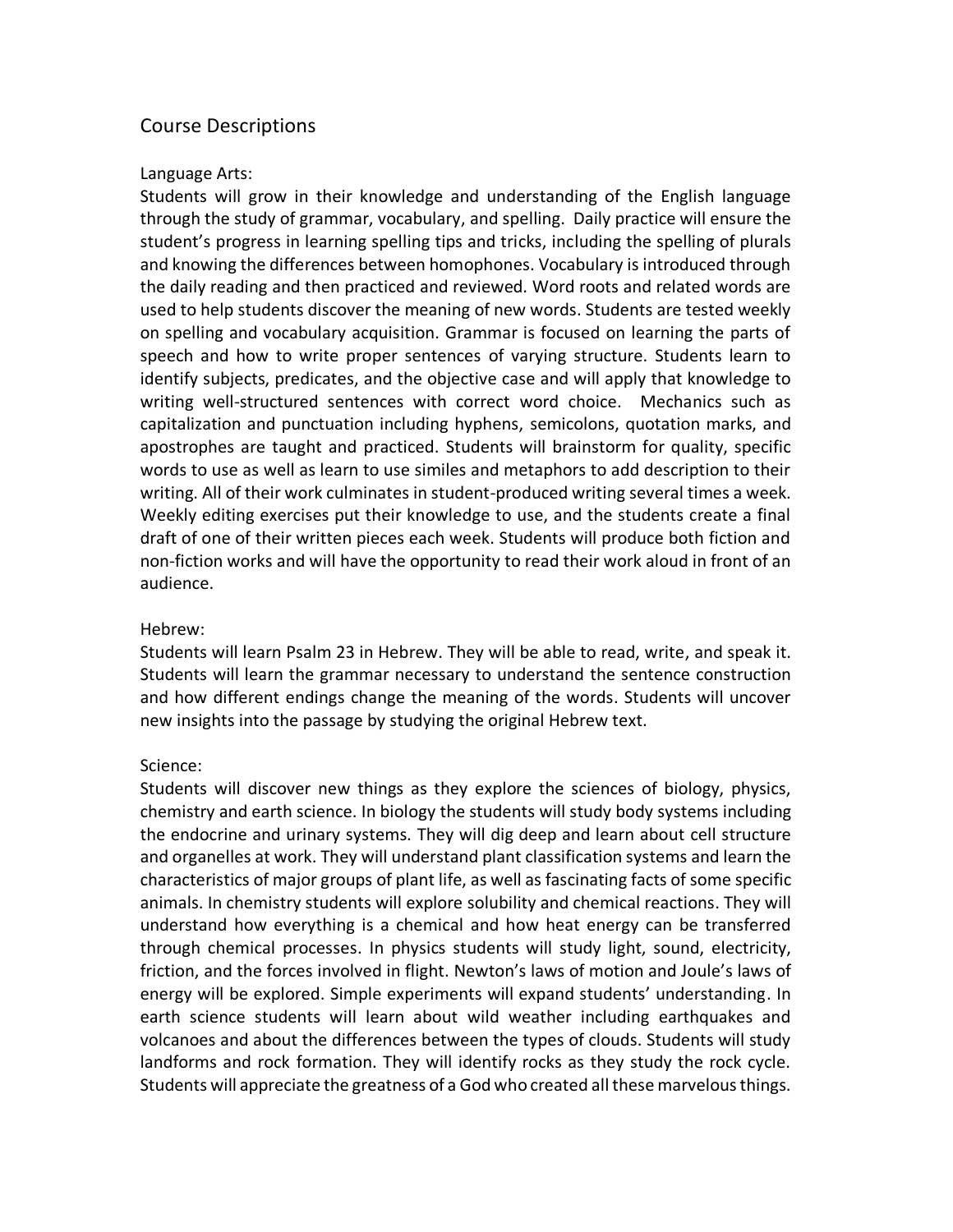### Social Studies:

Students will be inspired as they learn about great leaders and eloquent speakers. Students will learn of the struggle to overcome of those in the Civil Rights Movement and those fighting against apartheid. They will learn of Nobel Peace Prize winners and hear quotes from State of the Union Addresses. They will travel the globe as they find monuments to great people and events and as they find landmarks and landforms. They will follow the expansion of great empires. They will learn of the tragedy of Holocaust and the triumph of Christian missionaries who shared the gospel in the darkest of circumstances. Students will travel the seas with Vikings and pirates. They will learn about representative democracy, the branches of government, how laws are made, and will take part in the process. Students will learn of how God gifted great artists and composers as well as learn about some of man's great failings. Some of the topics include: ancient history in Africa, hair in culture, the Battle of Hastings, the Great Smog, biographies of scientists and artists, the Gutenberg Press, the history of the land of Israel, gold rush, swords and armor, Tiananmen Square, and celebrations, including the Jewish feasts. Students will be challenged to think, examine, and form opinions. Primary sources used in the lessons include maps, speeches, documents, photographs, censuses, and first-hand accounts.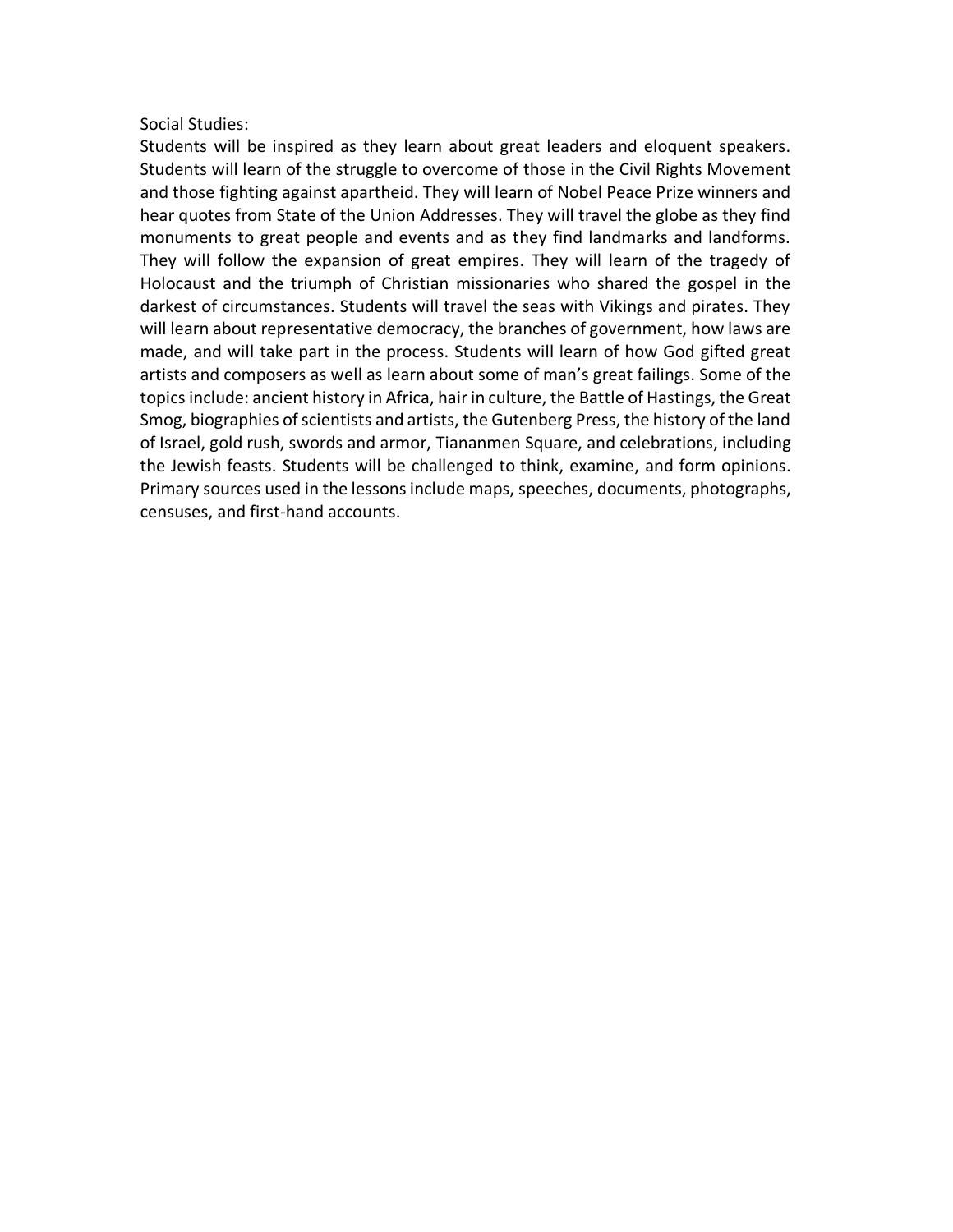# Scope and Sequence Lists

Contents Memory Verses…596 Spelling…599 Vocabulary…602 Grammar…605 Hebrew…608 Science…611 Explore More Science…614 Social Studies…617 Explore More Social Studies…620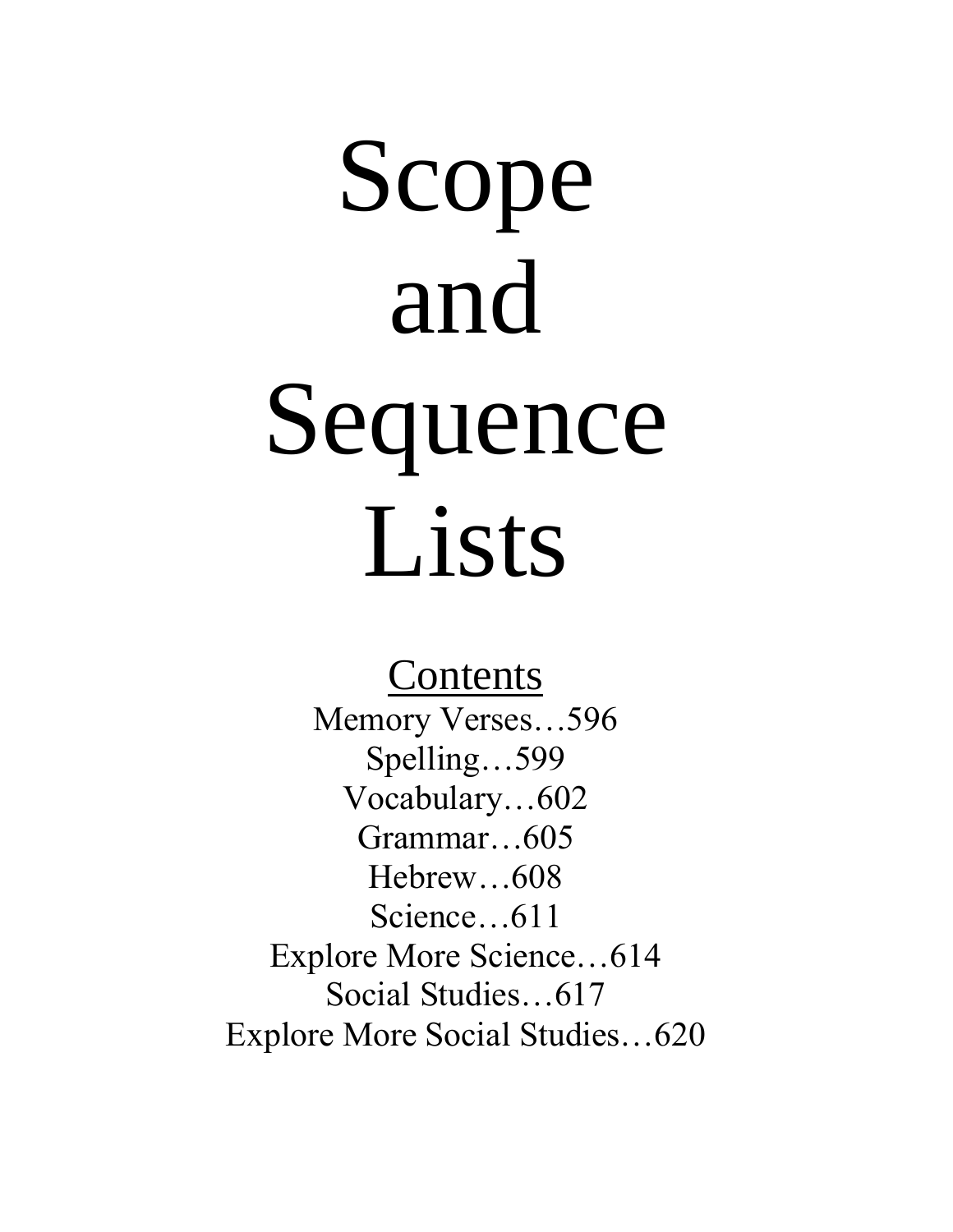# Memory Verses

| Day 1               |                                                                                                                                                                                                                                     |
|---------------------|-------------------------------------------------------------------------------------------------------------------------------------------------------------------------------------------------------------------------------------|
| Psalm 23:1-2        | The Lord is my shepherd I shall not want. He makes me lie down in<br>green pastures; He leads me beside quiet waters.                                                                                                               |
| Day 6               |                                                                                                                                                                                                                                     |
| Psalm 23:3          | He restores my soul; He guides me in the paths of righteousness<br>for His name's sake.                                                                                                                                             |
| Day 11              |                                                                                                                                                                                                                                     |
| <b>Psalm 23:4</b>   | Even though I walk through the valley of the shadow of death, I fear no<br>evil, for You are with me; Your rod and Your staff, they comfort me.                                                                                     |
| Day 16              |                                                                                                                                                                                                                                     |
| Psalm 23:5          | You prepare a table before me in the presence of my enemies; You have<br>anointed my head with oil; My cup overflows.                                                                                                               |
| Day 21              |                                                                                                                                                                                                                                     |
| Psalm 23:6          | Surely goodness and lovingkindness will follow me all the days of my<br>life, And I will dwell in the house of the Lord forever.                                                                                                    |
| <b>Review Weeks</b> |                                                                                                                                                                                                                                     |
| Day 36              |                                                                                                                                                                                                                                     |
| Luke 4:18           | "The Spirit of the Lord is upon Me, Because He anointed Me to preach<br>the gospel to the poor. He has sent Me to proclaim release to the<br>captives, And recovery of sight to the blind, To set free those who are<br>oppressed." |
| Day 41              |                                                                                                                                                                                                                                     |
| Romans 1:16.        |                                                                                                                                                                                                                                     |
|                     | For I am not ashamed of the gospel, for it is the power of God for<br>salvation to everyone who believes, to the Jew first and also to the<br>Greek.                                                                                |
| Day 46              |                                                                                                                                                                                                                                     |
| Matthew 9:13        | "But go and learn what this means: 'I DESIRE COMPASSION, AND NOT<br>SACRIFICE,' for I did not come to call the righteous, but sinners."                                                                                             |
| Day 51              |                                                                                                                                                                                                                                     |
| Proverbs 1:7        | The fear of the Lord is the beginning of knowledge;<br>Fools despise wisdom and instruction.                                                                                                                                        |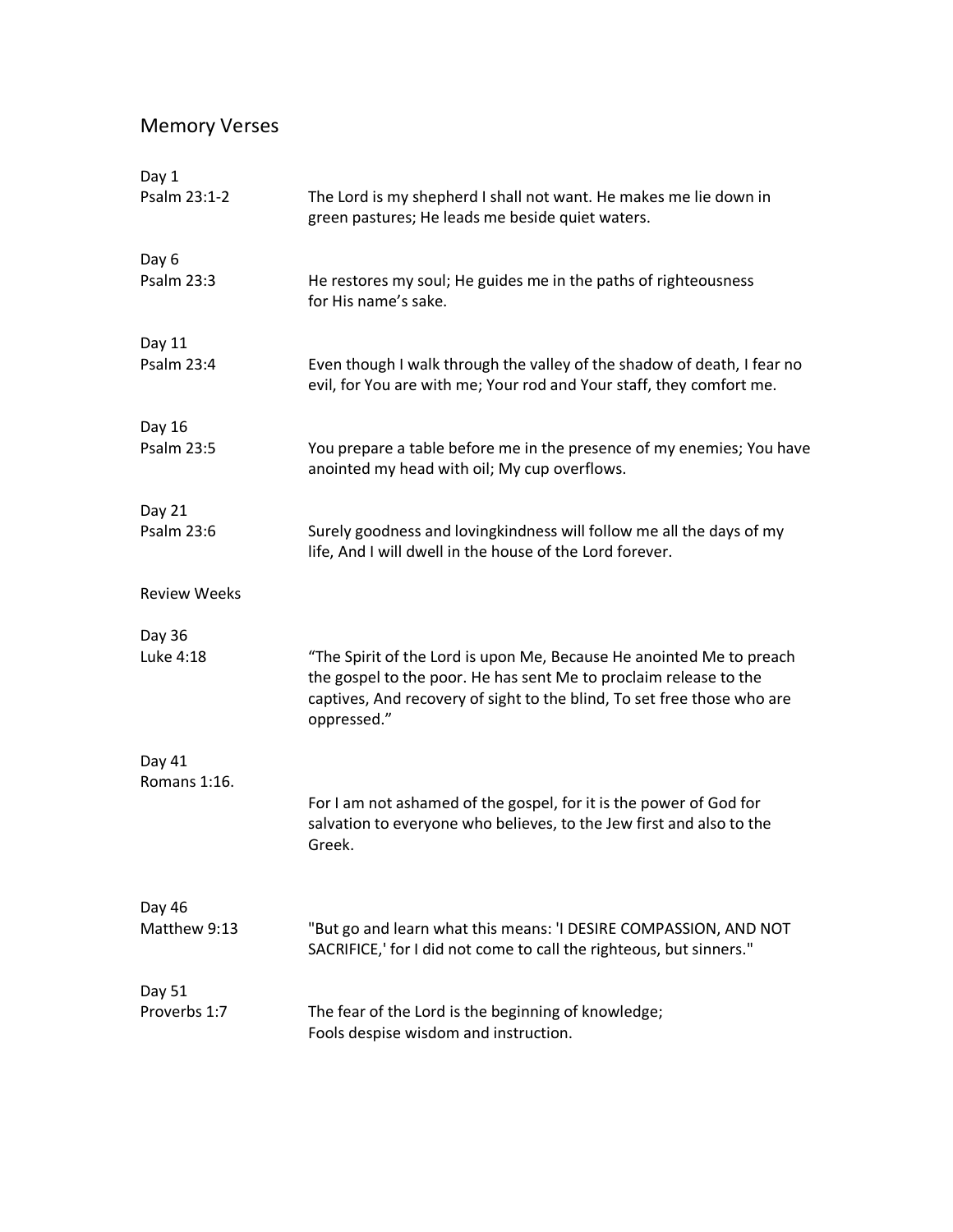| Day 56                             |                                                                                                                                                                                                                                                                                     |
|------------------------------------|-------------------------------------------------------------------------------------------------------------------------------------------------------------------------------------------------------------------------------------------------------------------------------------|
| Ephesians 2:8,9                    | For it is by grace you have been saved, through faith-and this not from<br>yourselves, it is the gift of God-not by works, so that no one can boast.                                                                                                                                |
| <b>Review Weeks</b><br>Day 71      |                                                                                                                                                                                                                                                                                     |
| Ephesians 1:7                      | In Him we have redemption through His blood, the forgiveness of our<br>trespasses, according to the riches of His grace.                                                                                                                                                            |
| Day 76                             |                                                                                                                                                                                                                                                                                     |
| Philippians 4:19                   | And my God will supply all your needs according to His riches in glory in<br>Christ Jesus.                                                                                                                                                                                          |
| Day 81                             |                                                                                                                                                                                                                                                                                     |
| Galatians 2:20                     | I have been crucified with Christ; and it is no longer I who live, but Christ<br>lives in me; and the life which I now live in the flesh I live by faith in the<br>Son of God, who loved me and gave Himself up for me.                                                             |
| Day 86                             |                                                                                                                                                                                                                                                                                     |
| John 14:15                         | If you love Me, you will keep My commandments.                                                                                                                                                                                                                                      |
| Day 91                             |                                                                                                                                                                                                                                                                                     |
| Numbers 6:24-26                    | The Lord bless you, and keep you; The Lord make His face shine on you,<br>And be gracious to you; The Lord lift up His countenance on you, And<br>give you peace.                                                                                                                   |
| <b>Review Weeks</b>                |                                                                                                                                                                                                                                                                                     |
| Day 106                            |                                                                                                                                                                                                                                                                                     |
| Exodus 20:3-5a<br>Commandments 1&2 | You shall have no other gods before Me. You shall not make for yourself<br>an idol, or any likeness of what is in heaven above or on the earth<br>beneath or in the water under the earth. You shall not worship them or<br>serve them; for I, the Lord your God, am a jealous God. |
| Day 111                            |                                                                                                                                                                                                                                                                                     |
| Exodus 20:7<br>Commandments 3      | You shall not take the name of the Lord your God in vain, for the Lord<br>will not leave him unpunished who takes His name in vain.                                                                                                                                                 |
| Day 116                            |                                                                                                                                                                                                                                                                                     |
| Exodus 20:8-10a<br>Commandment 4   | Remember the sabbath day, to keep it holy. Six days you shall labor and<br>do all your work, but the seventh day is a sabbath of the Lord your God;                                                                                                                                 |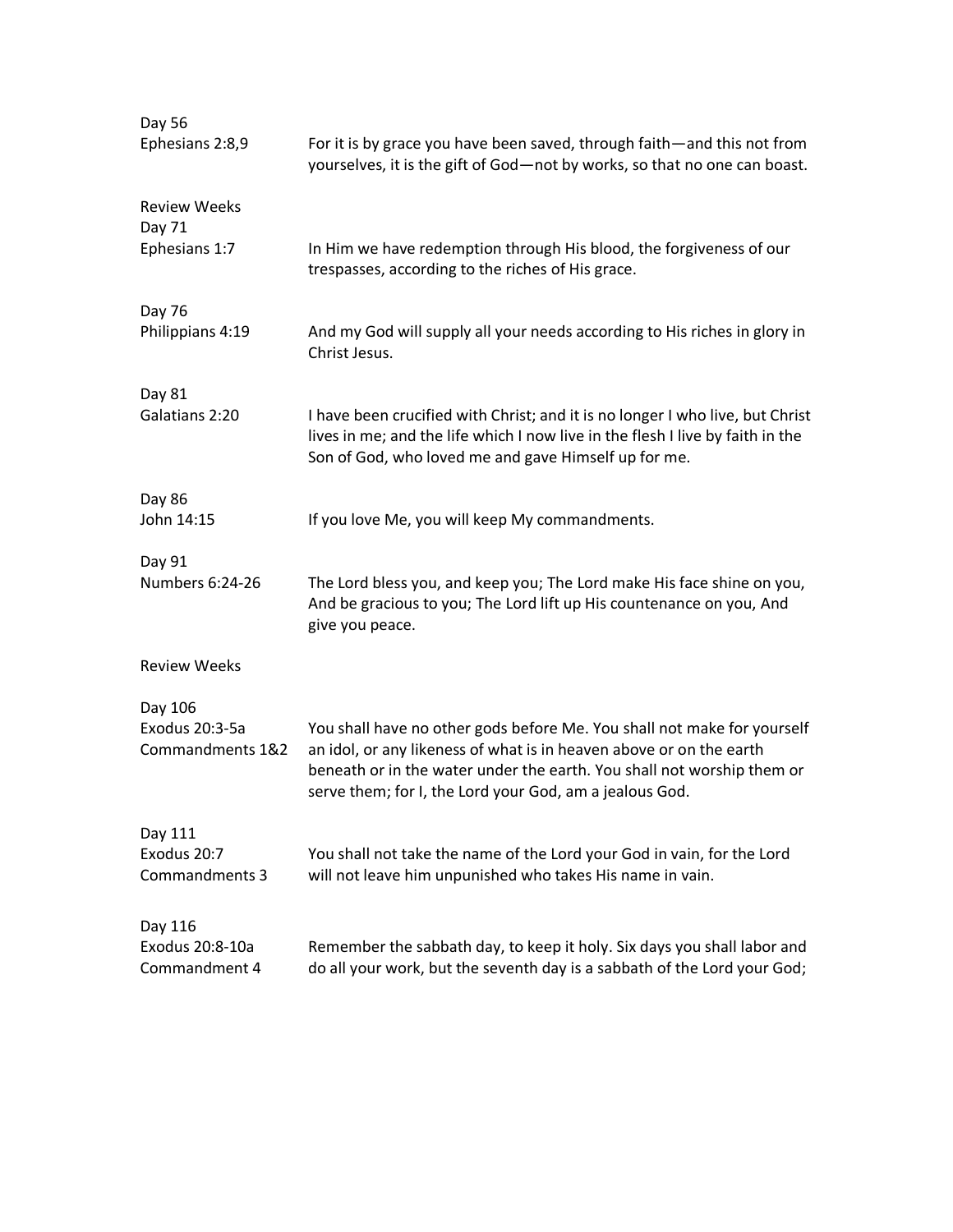Day 121 Exodus 20:12-15 Honor your father and your mother, that your days may be prolonged in Commandments 5-8 the land which the Lord your God gives you. You shall not murder. You shall not commit adultery. You shall not steal.

Day 126

Exodus 20:16-17a You shall not bear false witness against your neighbor. You shall not Commandments 9&10 covet your neighbor's house; you shall not covet your neighbor's wife or his male servant or his female servant or his ox or his donkey or anything that belongs to your neighbor.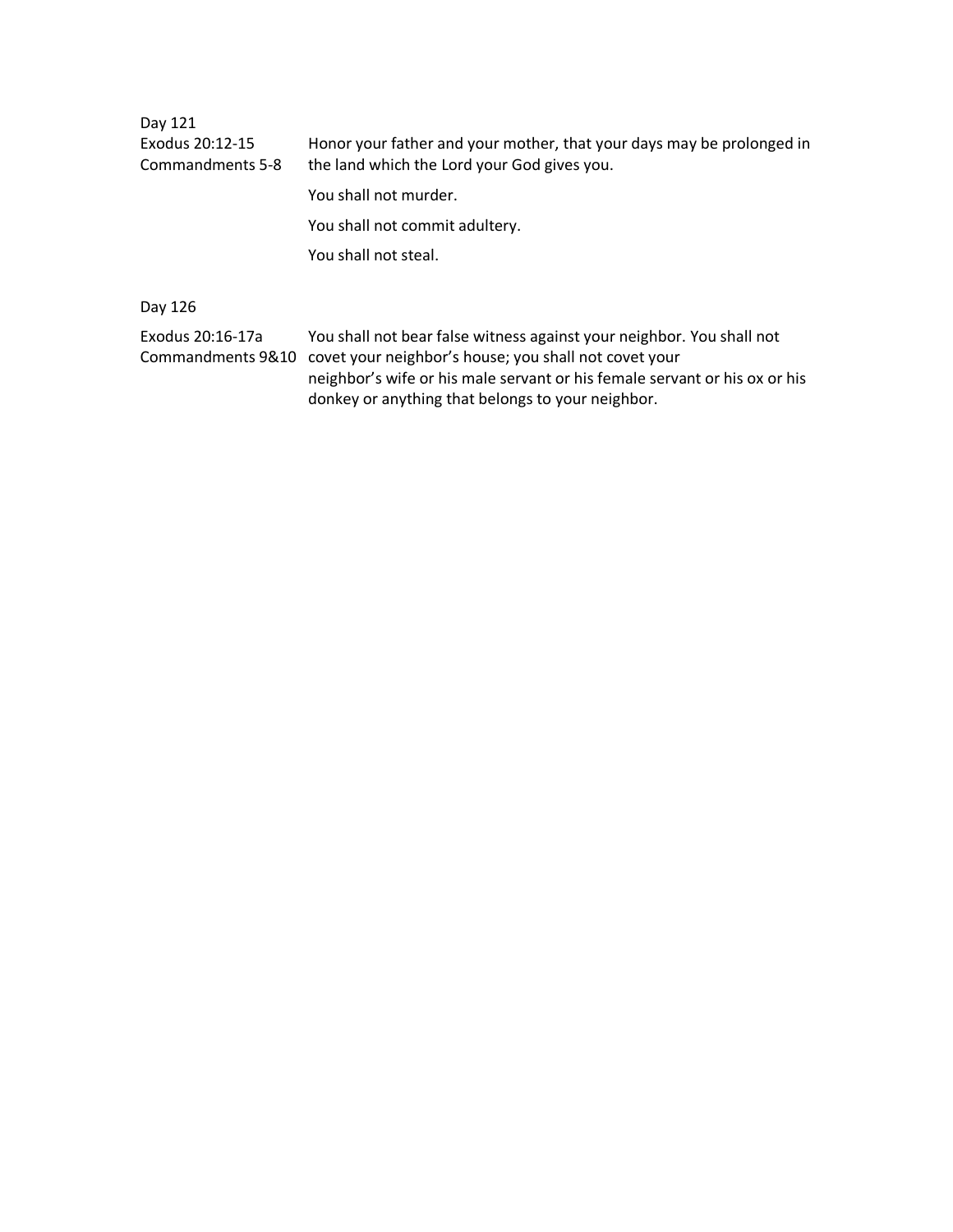# Spelling

- Israel, multiplied, increased, exceed
- wisely, fight, mightier, join
- storage, taskmaster, spread, rigorous
- birthstool, vigorous, midwives, boys
- Review
- Levi, Pharaoh, Nile, wicker
- because, wages, child's mother, Hebrews' children
- labor, struck, offender, companion
- Moses, foreign, heard, trough
- Review
- mountain, Jethro, marvelous, blazing
- affliction, sufferings, spacious, honey
- articles, heed, memorial, sacrifice
- believe, listen, caught, stretch, grasp
- Review
- furthermore, leprous, restored, pour
- eloquent, tongue, recently, deaf
- Levite, Aaron, moreover, mouth
- father-in-law, firstborn, perform, seeking
- Review
- celebrate, three days' journey, previously, lazy, heavier
- quota, daily, yesterday, either
- cried, straw, deliver, amount
- odious, delivered, compulsion, sword
- 35 Review weeks
- Almighty, groaning, bondage, establish (Egyptian)
- redeem, cruel, unskilled, burdens (listen)
- fathers' households, Reuben, thirty-seven, length (families)
- married, according, desert, island (daughters)
- Review
- brother, judgments, heart, eighty-three (prophet)
- sorcerers, Pharaoh's heart, miracle, secret (magicians)
- stubborn, foul, vessels, reservoirs (station)
- passed, hardened, guest, oxygen (concern)
- Review
- entreat, court, relief, majestic (destroy)
- gnats, staff, could, language (earth)
- present, flies, waste, yourselves (sign)
- abomination, remained, supplication, eyes (command)
- Review
- distinction, horse, severe, definite (continue)
- kiln, boil, soot, sore (sight)
- plague, pestilence, founded, exalt (brought)
- hail, continually, since, shattered (field)
- Review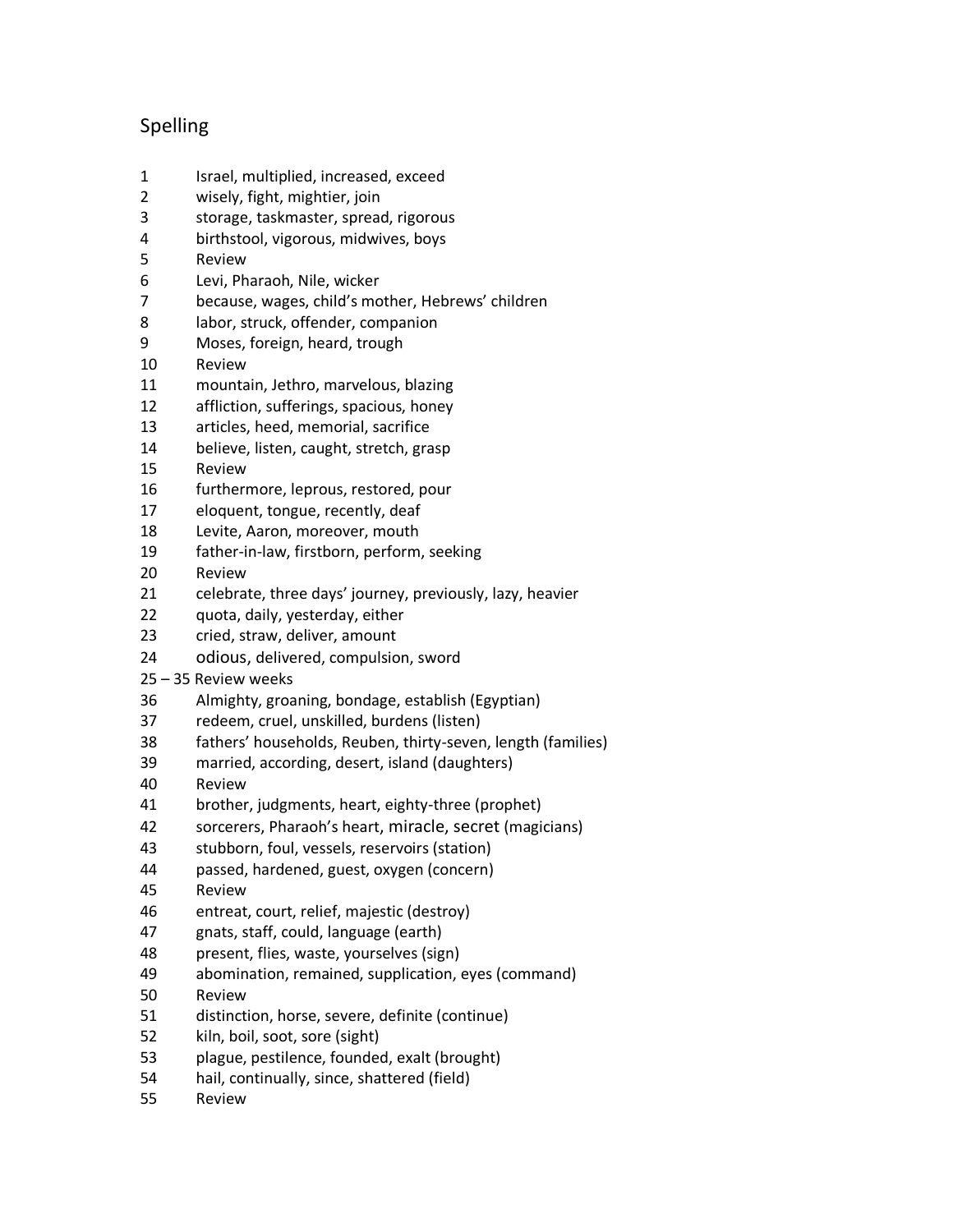- barley, flax, ripen, ruin (cease)
- mockery, among, theology, strength (unknown)
- humble, refuse, locust, evil (escape)
- territory, settled, numerous, hurriedly (against)
- 70 Review weeks
- divided, dries, chariots, pursuit
- gratified, pursue, spoil, hurl
- inheritance, motionless, sanctuary, reign
- grumble, showed, regulation, disease
- Review
- twilight, quail, dew, excess
- Sabbath, coriander, wafer, manna
- quarrel, thirsted, sworn, utterly
- welfare, rejoice, dealt, proudly
- Review
- wilderness, eagles' wings, holy, Sinai (possession)
- consecrate, touches, lightning, tremble (garment)
- furnace, quaked, cannot, break (ascend)
- 84 slavery, perceive, prolong, neighbor's house (distance)
- Review
- designate, surely, plainly, permanently (appoint appointed)
- owner, prematurely, property, confined (vengeance)
- hire, condemn, double, guilt (donkeys)
- cloak, interest, vintage, sorceress (pieces)
- Review
- sow, soil, mention, observe (unleavened)
- confusion, adversary, obey, rebellious (fruitful)
- sapphire, nobles, obedient, accordance (burnt)
- legal, entered, instruction, consuming (approach)

### – 105 Review weeks

- twisted, engrave, chains, jeweler
- inner, skillfully, woven, edge
- mail, torn, pomegranate, turban
- blemish, minister, flour, kidneys
- Review
- atonement, soothing, purify, ordination (lamb)
- incense, testimony, fragrant, perpetual (opposite)
- 113 census, contribution, mix, bronze (die)
- finest, spices, utensils, proportions (altar)
- Review
- furniture, woven, forever, refreshed (covenant)
- delayed, fashioned, proclamation, peace (people)
- writing/written, tablet, powder, dancing (descendants)
- committed, gold/told, blot, calf (angel)
- Review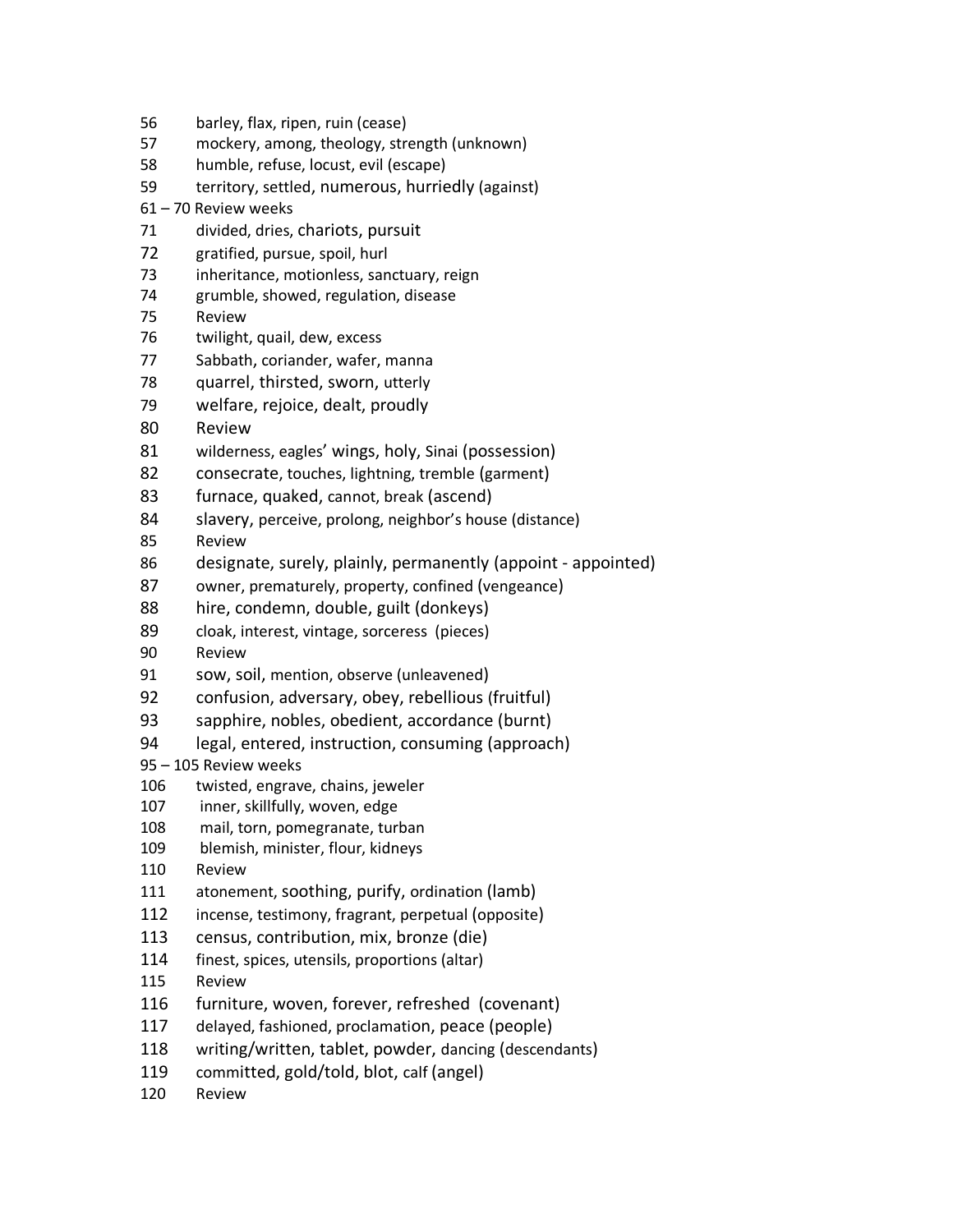- cleft, compassion, proclaim, consider (presence)
- graze, cloud, iniquity, obstinate (anger)
- fearful, snare, smash, empty-handed (jealous)
- during, night, Ten Commandments, shone (fruit)
- Review
- curtain, bread, basin, tabernacle
- service, design, embroider, inventive
- construction, stirred, issue, enough
- rams' skins, goats' hair, dyed, board
- 140 Review weeks
- 180 Review activities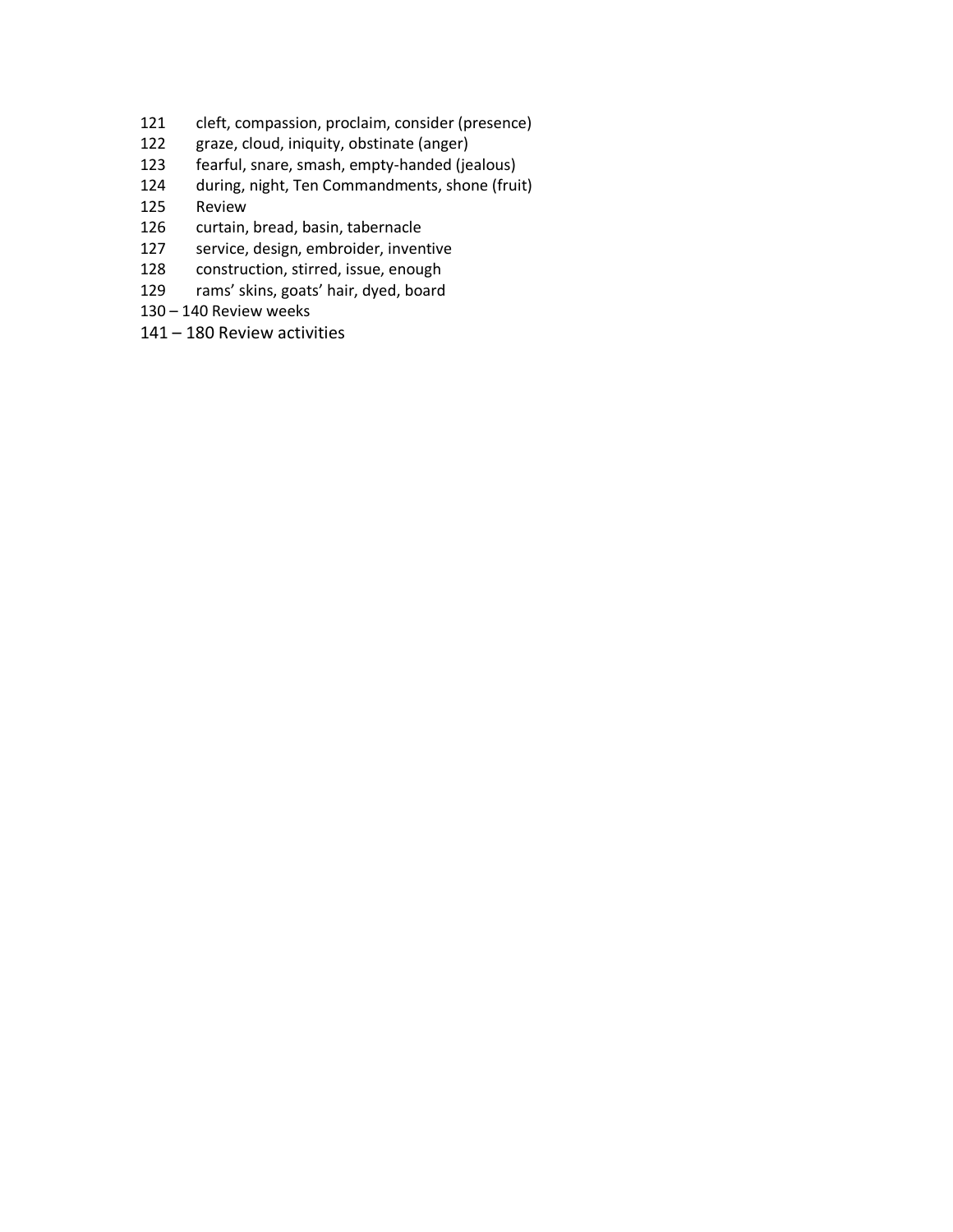# Vocabulary

- exceed: to go beyond, to become greater than
- depart: to leave or to deviate from the normal course
- rigorous: demanding
- vigorous: strong, healthy or active and full of energy
- Review
- cast: to throw out
- pity: feelings of compassion, feeling sorry for what's happened to someone
- offender: someone who did something wrong
- dwell: to live in a place
- Review
- consume: to use up, to eat up, to completely destroy
- affliction: the cause of pain or distress, or being in pain or distress
- compulsion: being forced to do something or forcing someone to do something
- grasp: to grab firmly
- Review
- restore: to bring something back to its normal condition
- eloquent: clear and powerful in speech
- fluently: the ability to do something smoothly and easily, especially speaking
- impose: to force something on someone
- Review
- cease: to end, finish
- quota: a fixed amount, refers to a minimum or maximum number of things
- compel: to force or to urge strongly so that you can't refuse
- compulsion: the act of forcing someone to do something or being forced to do something
- Review
- 35 Review weeks
- bondage: being a slave, the state of being in someone's else's forced control
- despondency: depression, feeling deeply discouraged
- aptitude: natural ability
- banish: to get rid of someone or something; to send someone away as a punishment
- Review
- dread: great fear
- conspicuous: obvious, stands out and attracts attention
- obstinate: stubborn, not willing to change
- foul: smelling awful, or morally wrong
- Review
- entreat: to plead, to ask in a very serious or emotional way
- adamant: unwilling to change your mind about a decision or opinion
- present: to show yourself, someone or something before others
- supplication: a humble, sincere request
- Review
- distinction: a difference between things, or a separation between groups
- $\textdegree$  kiln: an oven used for drying and hardening pottery.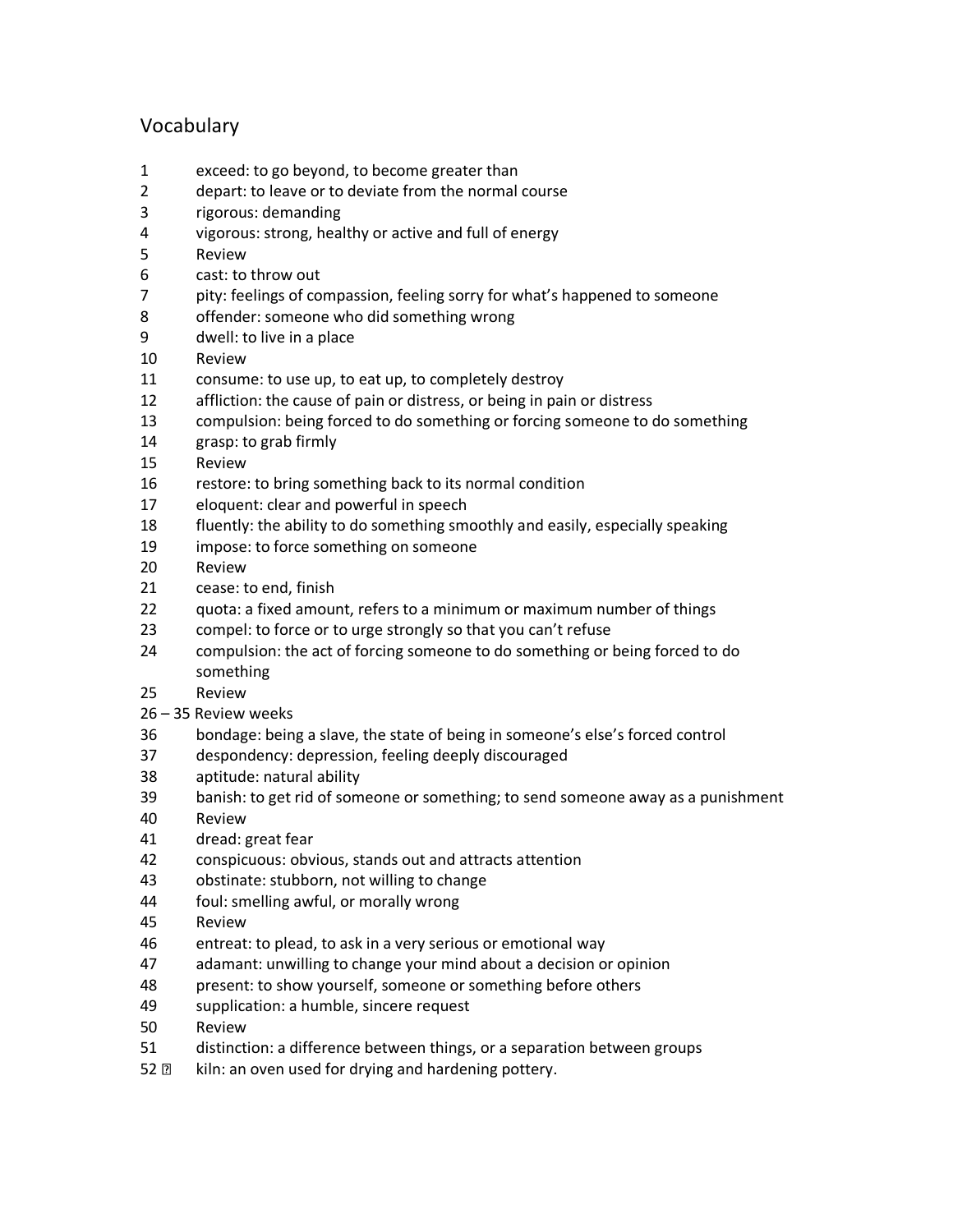soot: what's left in the chimney after the fire burns down in the kiln. It's a black powder that is carbon left over after the chemical process of burning takes place.

- regard: concern, or respect
- shatter: to break into many pieces
- Review
- commence: to begin; antonym: cease
- mockery: words or actions that make fun of someone or something in a mean way or the person or thing that's being made fun of
- snare: trap
- numerous: many, a great amount
- Review
- 70 Review weeks
- pursuit: the act of chasing
- hurl: to forcefully throw something
- redeem: to buy something back or to buy its freedom or to restore it or to make a situation better
- earnest: very serious
- Review
- irate: very angry
- gratify: satisfy, to give or do whatever is wanted
- utterly: completely, totally
- inquire: to ask
- Review
- holy: set apart, pertaining to God, perfect and pure
- consecrate: to officially appoint someone as a priest or to officially designate something as holy
- gaze: to look for a long time at something without looking away
- perceive: to realize, to become aware of
- Review
- presumptuous: too confident in something so that you do something you don't have the right to do
- vengeance: getting back at someone, doing something to hurt someone else because of what they did to you or to someone you care about
- 88 restitution: restoring something to its owner or paying for damage you caused
- oppress: to treat someone or a group of people badly and unfairly for a long time
- Review
- leaven: to make something less serious often by adding some fun or humor to the situation
- adversary: enemy, opponent
- ordinance: law or decree
- kindle: to start burning or to stir up excitement
- 105 Review weeks
- scarlet: red
- sporadic: happening at irregular intervals
- engraving: a picture made from cutting a surface
- blemish: something that makes someone or something imperfect
- Review
- 111 ordination: the formal act of making someone a priest or minister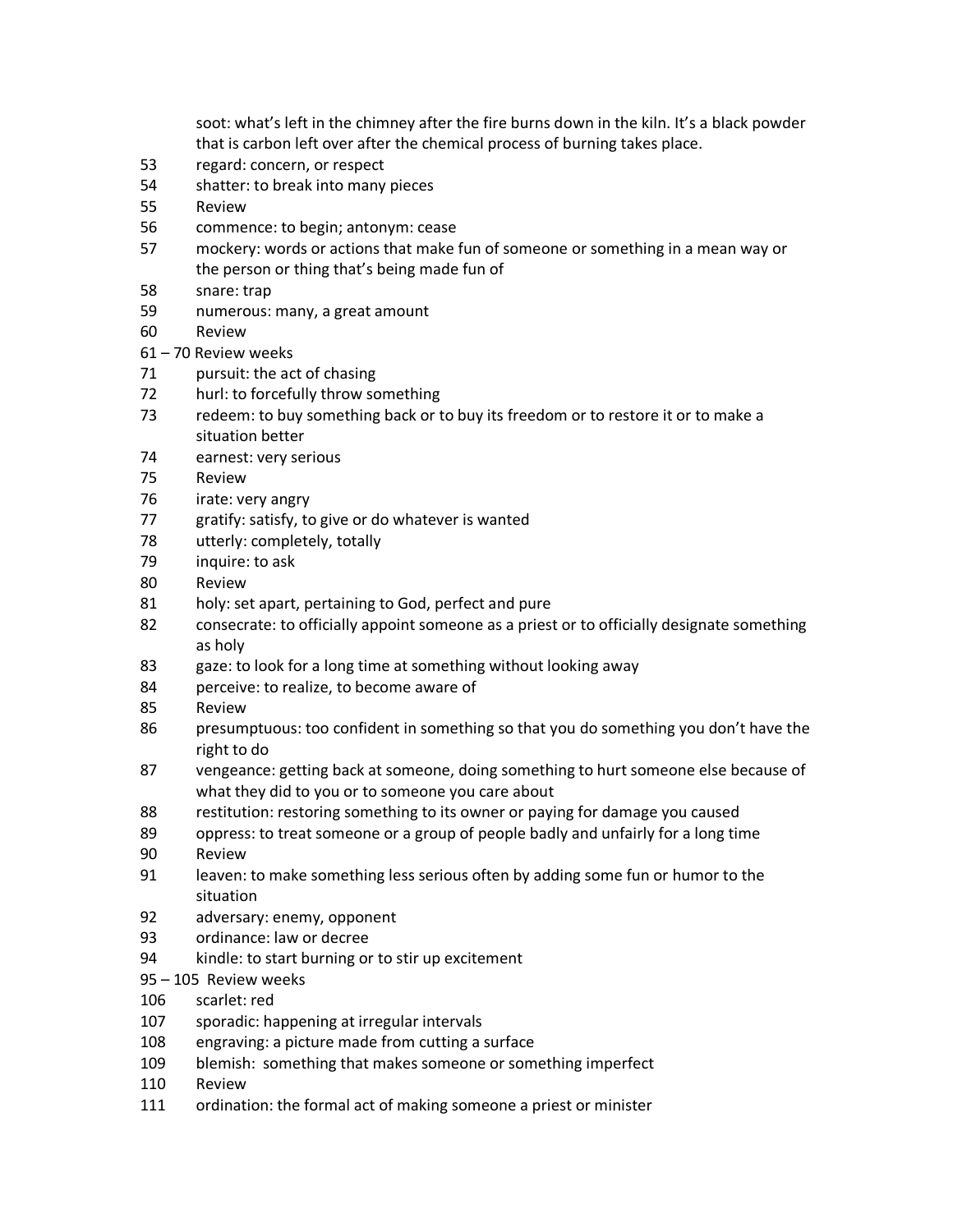- incense: to make extremely angry
- ransom: amount paid to free someone who has been captured
- atonement: the repairing of a relationship through making up for a wrong done
- Review
- perpetual: ongoing, not stopping
- obstinate: stubborn, not willing to change
- disperse: scatter, to separate into different directions
- derision: the feeling expressed when you insult someone or make fun of them in a mean, mocking way
- Review
- compassion: desire to help someone in need
- haste: acting quickly without stopping to think first
- observe: to watch carefully
- covet: to wish for what someone else has with envy
- Review
- fragrant: smelling nice
- contribution: something given
- restrain: to keep from doing something
- designate: to set aside for a specific purpose
- 140 Review weeks
- 180 Review activities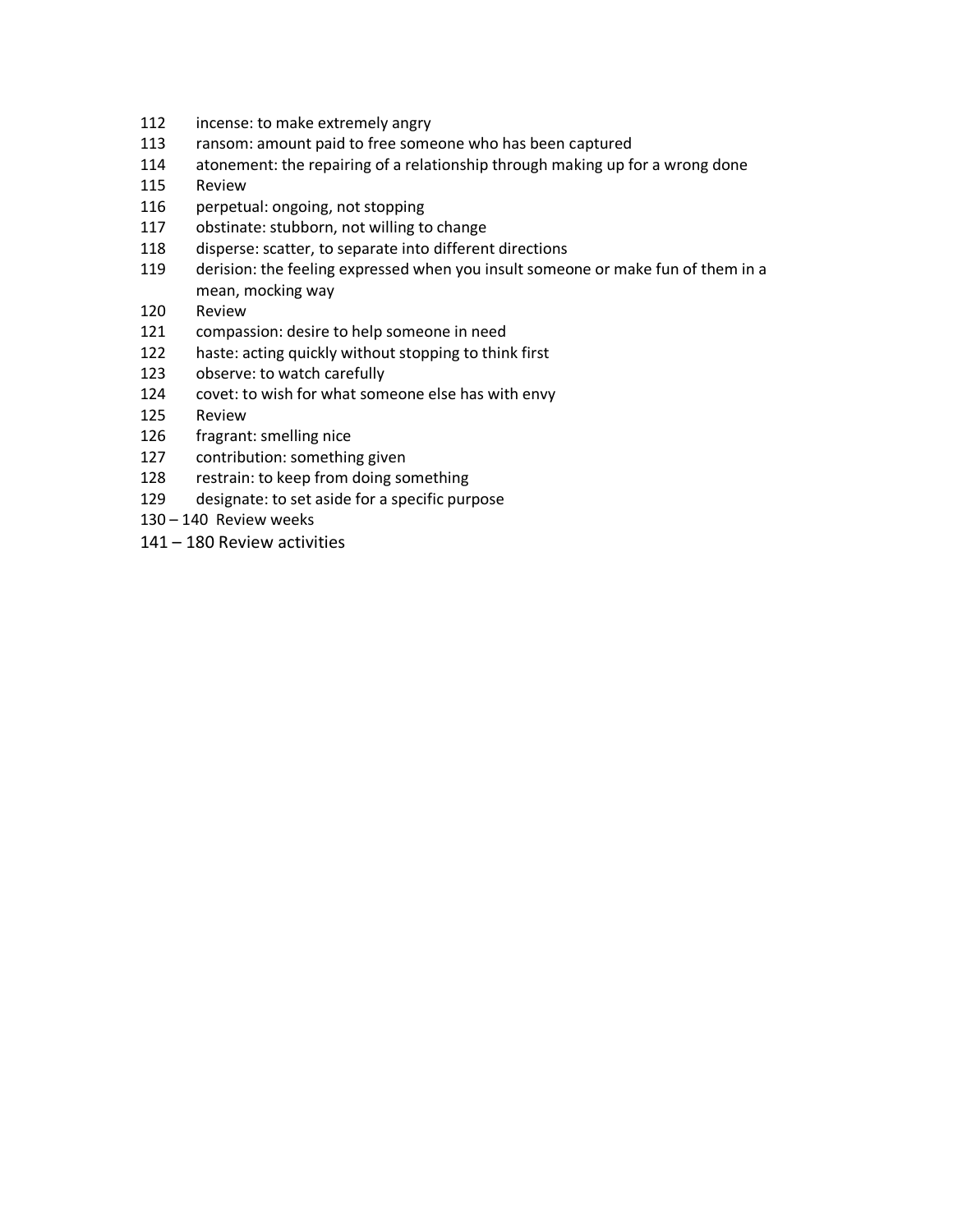# Grammar

- verb, adverb (describing adjectives), worksheet: correct sentences
- verb, adverb
- adjective
- adjective
- editing
- action verb, worksheet: combining sentences, compound sentences, semicolon
- noun, direct object, no comma with because, apostrophe to show possession
- noun, prepositional phrase, object of a preposition, past tense
- action verb
- editing
- verb, worksheet: comma after introductory clauses
- noun, direct object, adverb, prepositional phrase, object of preposition
- noun
- verb, noun, direct object, pronoun
- editing
- verb, worksheet: rewriting complex sentences without commas
- adjective
- adverb
- verb, action verb
- editing
- verb, worksheet: introductory phrases and clauses-commas
- noun
- verb
- noun
- editing
- 35Review weeks
- noun, proper nouns begin with capital letter, worksheet: appositives
- prefix un, noun, appositive
- noun, apostrophe-possessive
- verb
- editing
- verb, worksheet: specific verbs
- adjective, apostrophe-possessive
- adjective
- adjective, past tense
- editing
- action verb, (transitive verb), direct object, subject, predicate, simple predicate
- adjective
- verb, (transitive verb), direct object
- noun, prepositional phrases, direct object
- editing
- noun, adjective, verb, worksheet: appositives, specific nouns and verbs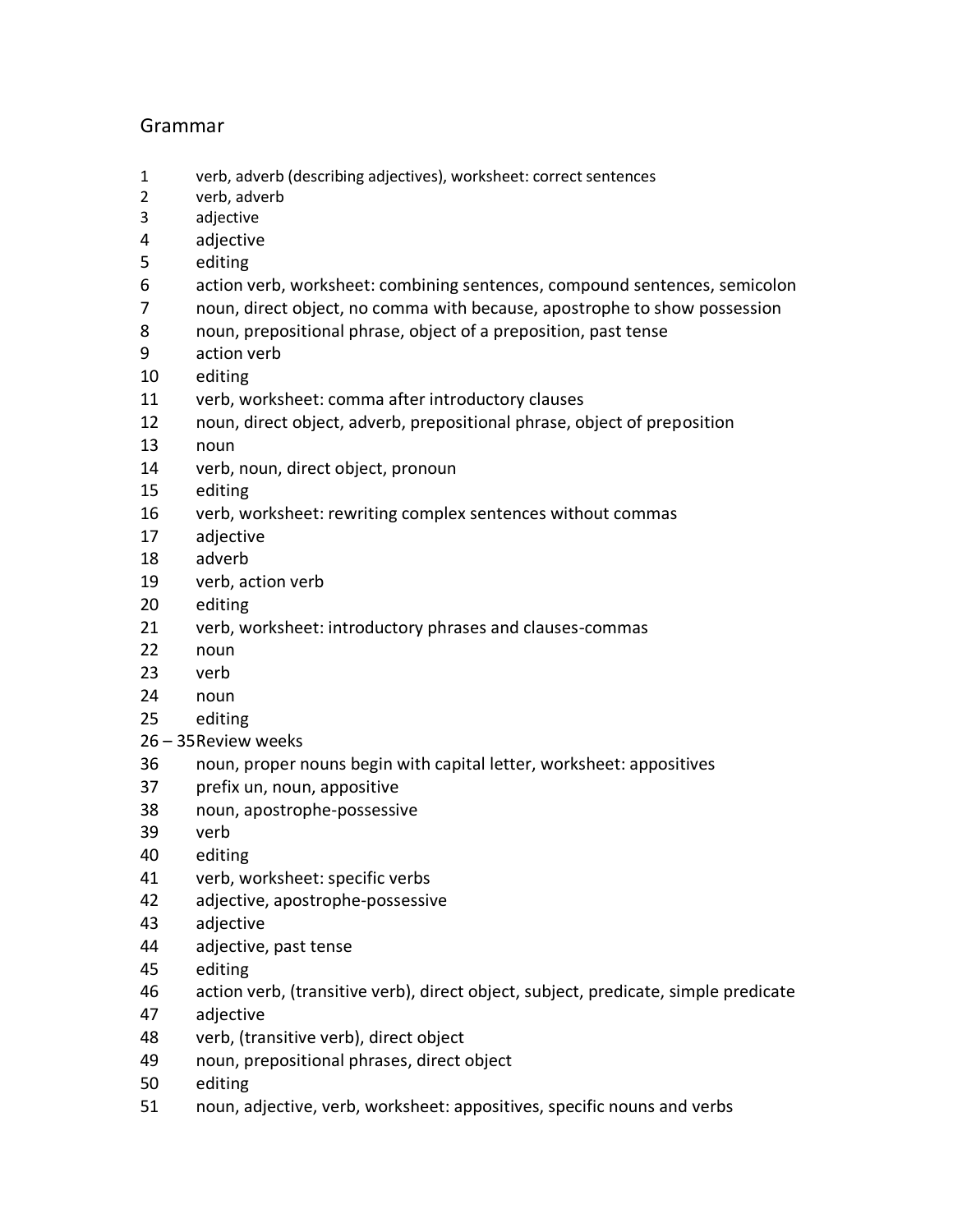- nouns noun, direct object verb, (transitive verb), direct object editing verb, worksheet: pronouns noun, pronouns noun, direct object, adjective adverb, adjective editing 61 - 70 Review weeks noun, worksheet: adjectives (adjectives with commas and hyphens) verb, direct object, adjective verb adjective editing adjective, worksheet: similes verb adverb verb editing adjective, worksheet: metaphors verb, direct object verb possessive noun, verb editing adverb, adjective, worksheet: practice with different types of description noun noun verb, direct object editing verb, worksheet: commas noun noun, subject, predicate, direct object, introduction of indirect object verb editing – 105 Review weeks adjective, worksheet: using quotation marks adverb, adjective noun, verb noun, verb, direct object, object of the preposition, prepositional phrase
	- editing
- noun, worksheet: quotation marks, speech tags
- noun, verb
- noun, verb
- noun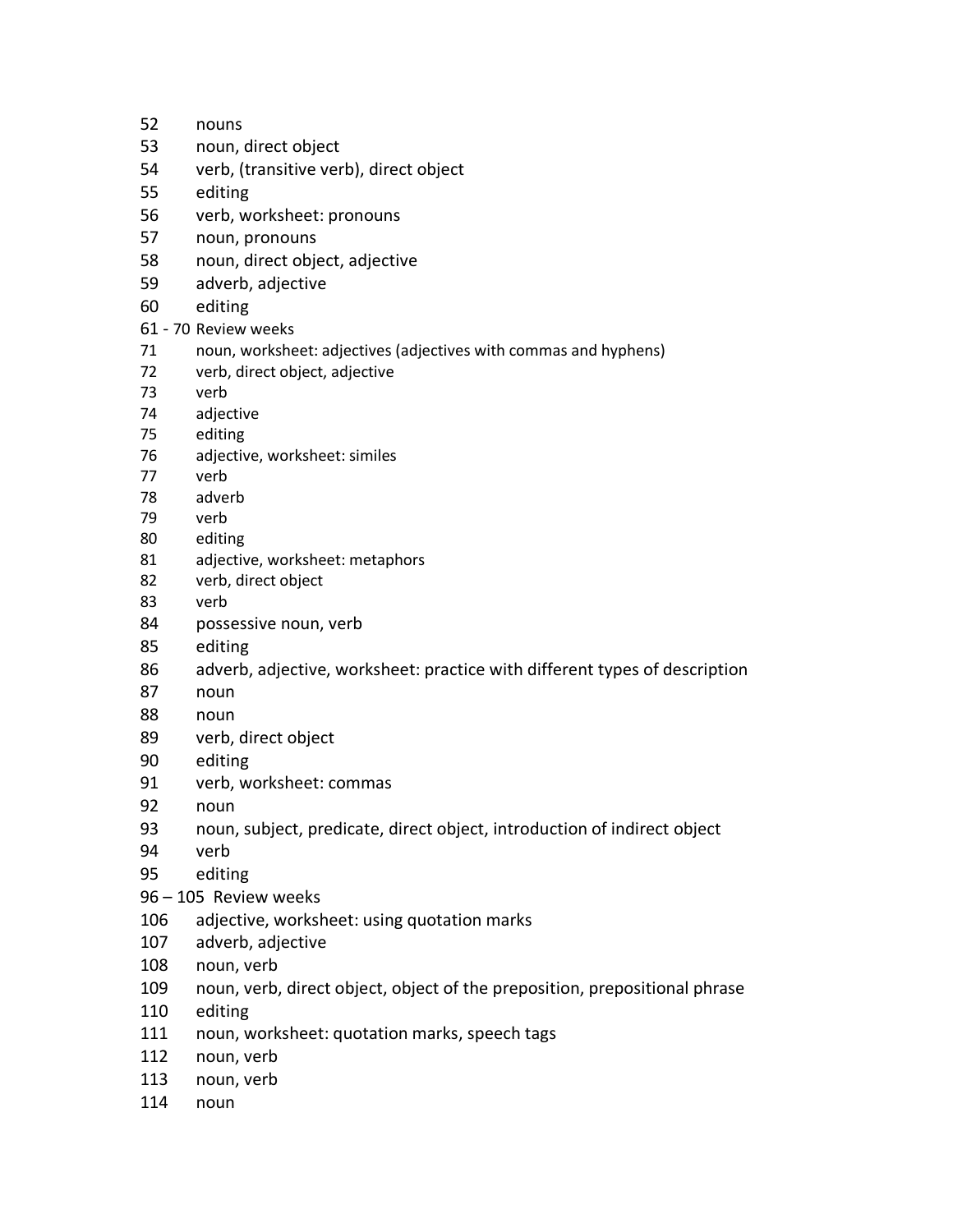- editing
- adjective, adverb, verb, worksheet: indirect objects and object pronouns
- adjective
- verb, direct object
- noun
- editing
- noun, worksheet: capitalization, commas, abbreviations
- noun, direct object
- verb
- verb
- editing
- adjective, worksheet: "perfect" verb tenses
- noun, pronoun
- verb, helping verbs
- verb, direct object, adjective, adverb, apostrophe (possession)
- editing
- 140 Review weeks
- 180 Review activities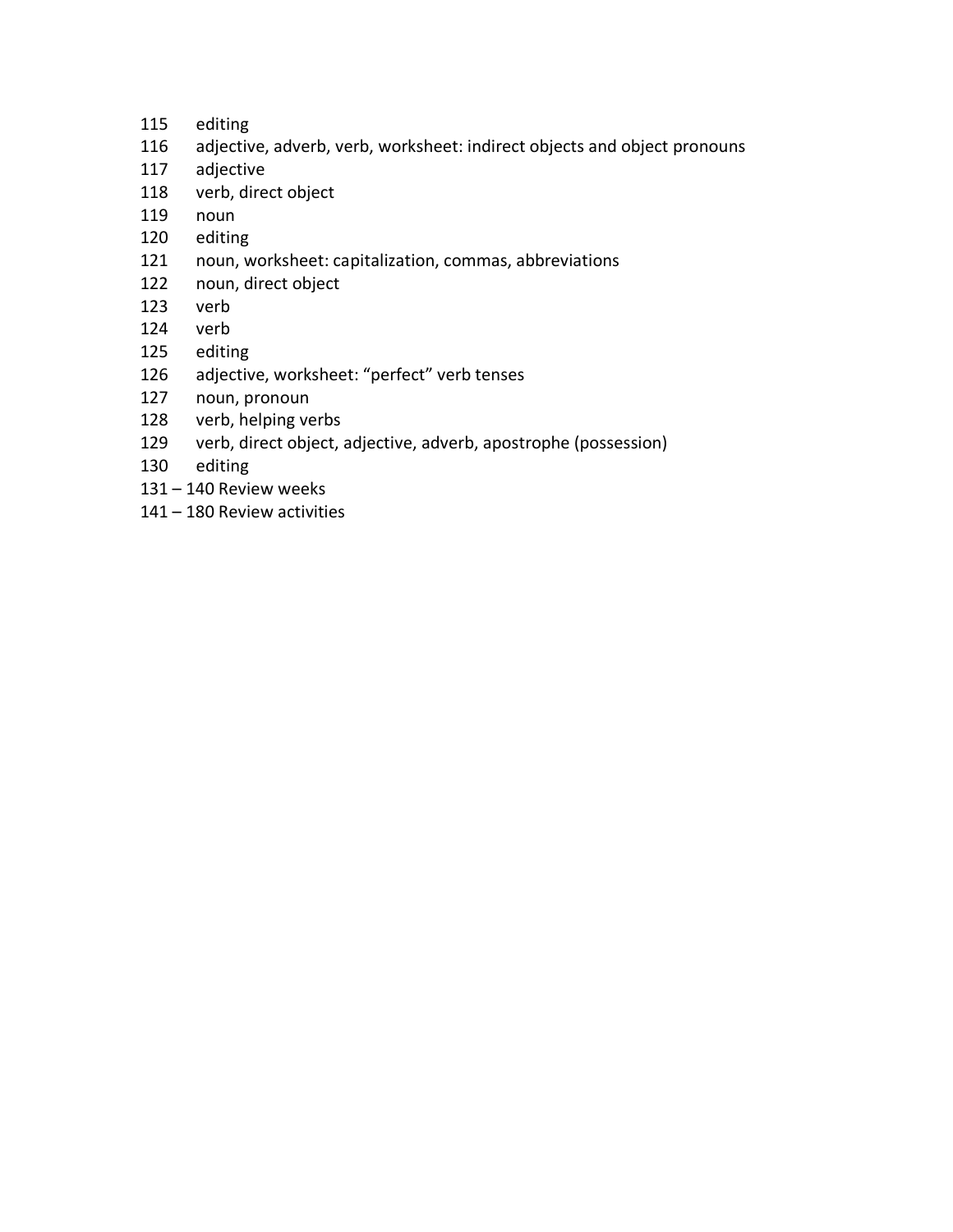## Hebrew

Pronunciation Guide:

- a as in "say  $\frac{ah}{a}$  at the dentist
- aa long a, as in day
- e short e, as in red
- ee long e, as in be
- i short I, as in hit
- ii long I, as in lie (In caps double ii looks like this, II.)
- o long o, as in go
- u long u, as in moo
- r if you can, roll your R a little with a flicker of your tongue
- kh Make the sound k. It's in your throat. Try to make it deeper down your throat. Add a hard h sound, as in horse. It's one sound. Practice making the k and h sounds together.

| $\mathbf{1}$ | דוד        | David, Dalet, Vav, Dalet                                                   |
|--------------|------------|----------------------------------------------------------------------------|
| 2            | םיהלא      | eloHEEM, Aleph, Lamed, Hey, Yod, Mem (end form)                            |
| 3            | הוהי       | yeHOva-God's name, "the judging powers"                                    |
| 4            |            | Adonai - Lord                                                              |
| 5            |            | Review                                                                     |
| 6            | יער        | raAA, raEE - shepherd, my shepherd                                         |
| 7            |            | Writing: The Lord is my Shepherd, yeHOva raEE                              |
| 8            |            | $I_0 - not$                                                                |
| 9            |            | Chet, find, write: KHOshekh, RUakh                                         |
| 10           |            | Review, Resh, Vav, lo, Lord, shepherd                                      |
| 11           |            | Learn and trace the Samech                                                 |
| 12           |            | Trace and write Samech                                                     |
| 13           |            | Learn khSAR, ekhSAR - want                                                 |
|              | 14 אל רסחא | Write both words: lo ekhSAR                                                |
| 15           |            | Review - The Lord is my shepherd, I shall not want.                        |
| 16           |            | Write Psalm 23:1.                                                          |
| 17           |            | $DEshe - grass$                                                            |
| 18           |            | pasture - na'AA, pastures - na'OT                                          |
| 19           |            | in pastures of grass - beenOT DEshe                                        |
| 20           |            | Review                                                                     |
| 21           |            | Vav review: v, u, o                                                        |
| 22           |            | i, ג, ב, ג, ד, ד, פ                                                        |
|              |            | 23 תוֹאנבּ אשׁד Write beenOT DEshe.                                        |
| 24           |            | will make me lie down - yarbiTZEnee (imperfect)                            |
|              | $25 - 35$  | <b>Review weeks</b>                                                        |
| 36           |            | in pastures of grass (he) will make me lie down - beenOT DEshe yarbiTZEnee |
| 37           |            | rests - menuKHOT                                                           |
| 38           |            | waters - Mayim, upon - al                                                  |
| *39          |            | ימ תוֹחנמ waters of rests – maa menuKHOT                                   |
| *40          |            | Writing al maa menuKHOT                                                    |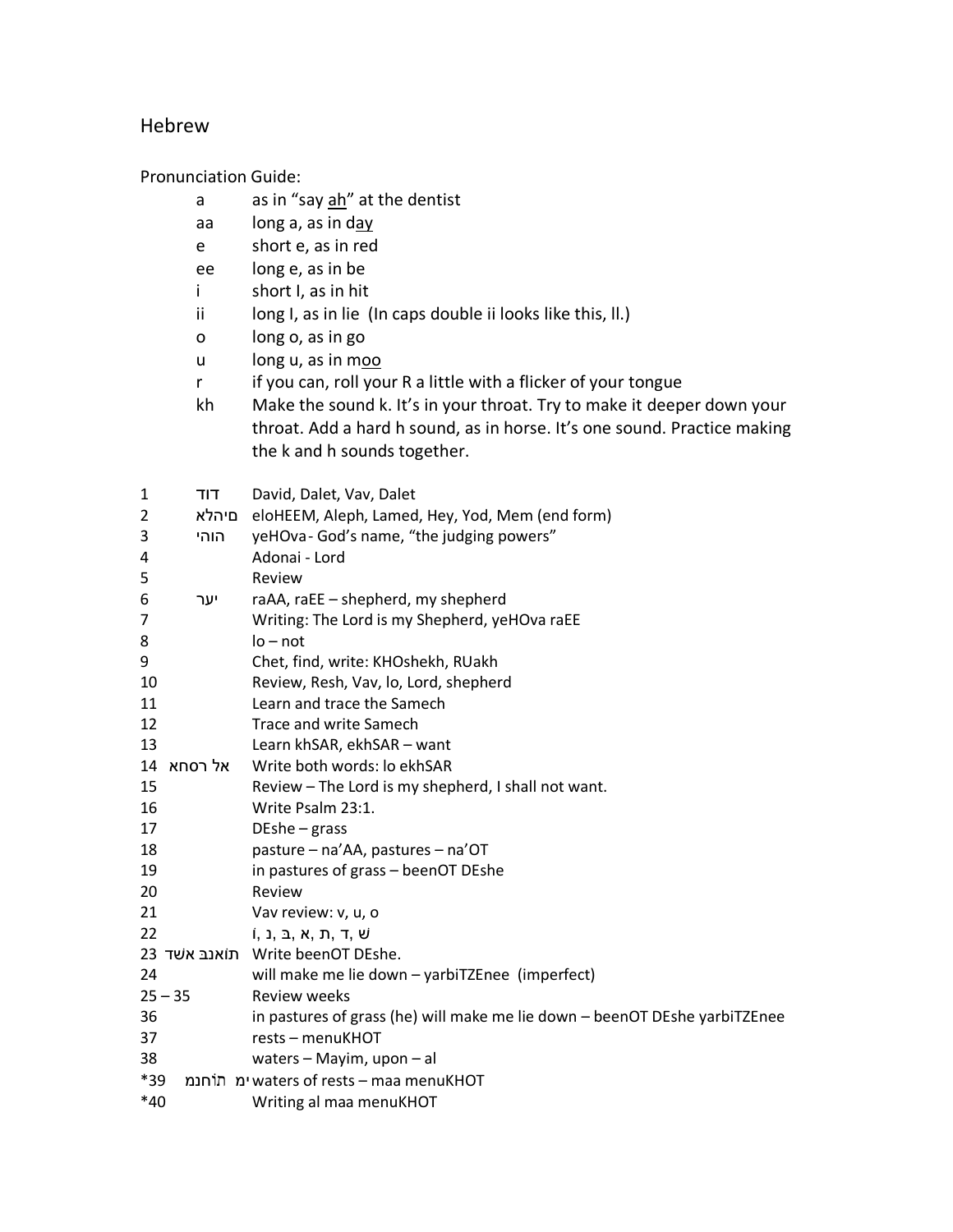| 41        |        | lead - neeHEL; will lead - yenaHEL (perfect, imperfect, neither in verse)                |
|-----------|--------|------------------------------------------------------------------------------------------|
| 42        | ינלהני | will lead me - yenahaLEnee                                                               |
| $*43$     |        | He will lead me upon quiet (still) waters - al maa menuKHOT yenahaLEnee                  |
| 44        |        | Writing al maa menuKHOT yenahaLEnee                                                      |
| 45        |        | Review Psalm 23:2 all together.                                                          |
| 46        |        | Trace and write Fey.                                                                     |
| 47        | פפ     | Trace Fey, Pey                                                                           |
| 48        |        | soul - NEfesh, my soul - nafSHEE                                                         |
| 49        |        | restored (perfect) - shoVEV, will restore or restores or is restoring (imperfect) -      |
|           |        | yeshoVEV                                                                                 |
|           |        | 50 ישפנ בבוֹשי He restores my soul – nafSHEE yeshoVEV                                    |
| 51        |        | Letters Qof and Sade                                                                     |
| 52        | קדצ    | justice - TSEdek                                                                         |
| 53        | ילגעמ  | circle - maGal, circles - magaLEEM, circles of - magLAA                                  |
| 54        |        | Writing circles of justice                                                               |
| 55        |        | Review Psalm 23:1-3 (beginning).                                                         |
| 56        |        | hinkHAH - guide, showed the way; yanKHEH - will guide or shows the way;                  |
|           |        | yanKHEnee - will guide me, shows me the way                                              |
| 57        |        | he guides me in paths of righteousness - yankHEnee v magLAA TSEdek                       |
| 58        |        | name - shem; his name - shmo                                                             |
| 59        |        | for the sake of - leMAn                                                                  |
| 60        |        | Put together Psalm 23:3.                                                                 |
| $61 - 70$ |        | <b>Review weeks</b>                                                                      |
|           |        |                                                                                          |
| 71        |        | valley - gAA                                                                             |
| 72        | איגב   | Writing through the valley - beGAA                                                       |
| 73        |        | though $-$ gam kee                                                                       |
| 74        |        | walked - haLAKH, will walk (imperfect) - eLEKH (compare to want - khSAR,<br>ekhSAR)      |
| 75        |        | I will walk (imperfect) - eLEKH; he will walk - yeLEKH                                   |
|           |        | All together: gam kee eLEKH beGAA                                                        |
| 76        |        | death - MAvet                                                                            |
| 77        |        | shadow - tsel; shadow of death - tsalMAvet                                               |
| 78        |        | evil - ra                                                                                |
| 79        |        | yaRA - I feared (perfect), eeRA - I fear, I will fear (imperfect)                        |
|           |        | Writing: in the valley of the shadow of death                                            |
| 80<br>81  |        | I will not fear evil - lo eeRA ra                                                        |
|           |        | because - ki                                                                             |
| 82        |        |                                                                                          |
| 83        |        | you (woman) at, you (man) - aTA                                                          |
| 84        |        | with - Aeem, with me - iimaDEE                                                           |
| 85        |        | I will not fear evil because you are with me - lo eeRA ra ki aTA iimaDEE                 |
| 86        |        | rod - SHEvet, your rod - shivteKHA                                                       |
| 87        |        | staff - mishllnet (Those are two Is like the sound in lie.), your staff -<br>mishanteKHA |
| 88        |        | $they$ – HEmah                                                                           |
| 89        |        | comforted - neeKHEM, will comfort (imperfect) - yenaKHEM, will comfort me -              |
|           |        | yenakhaMUnee (Verb also shows who is doing it. This is the masculine "they"              |
|           |        | form.)                                                                                   |
| 90        |        | $and - u$ , put it all together                                                          |
|           |        |                                                                                          |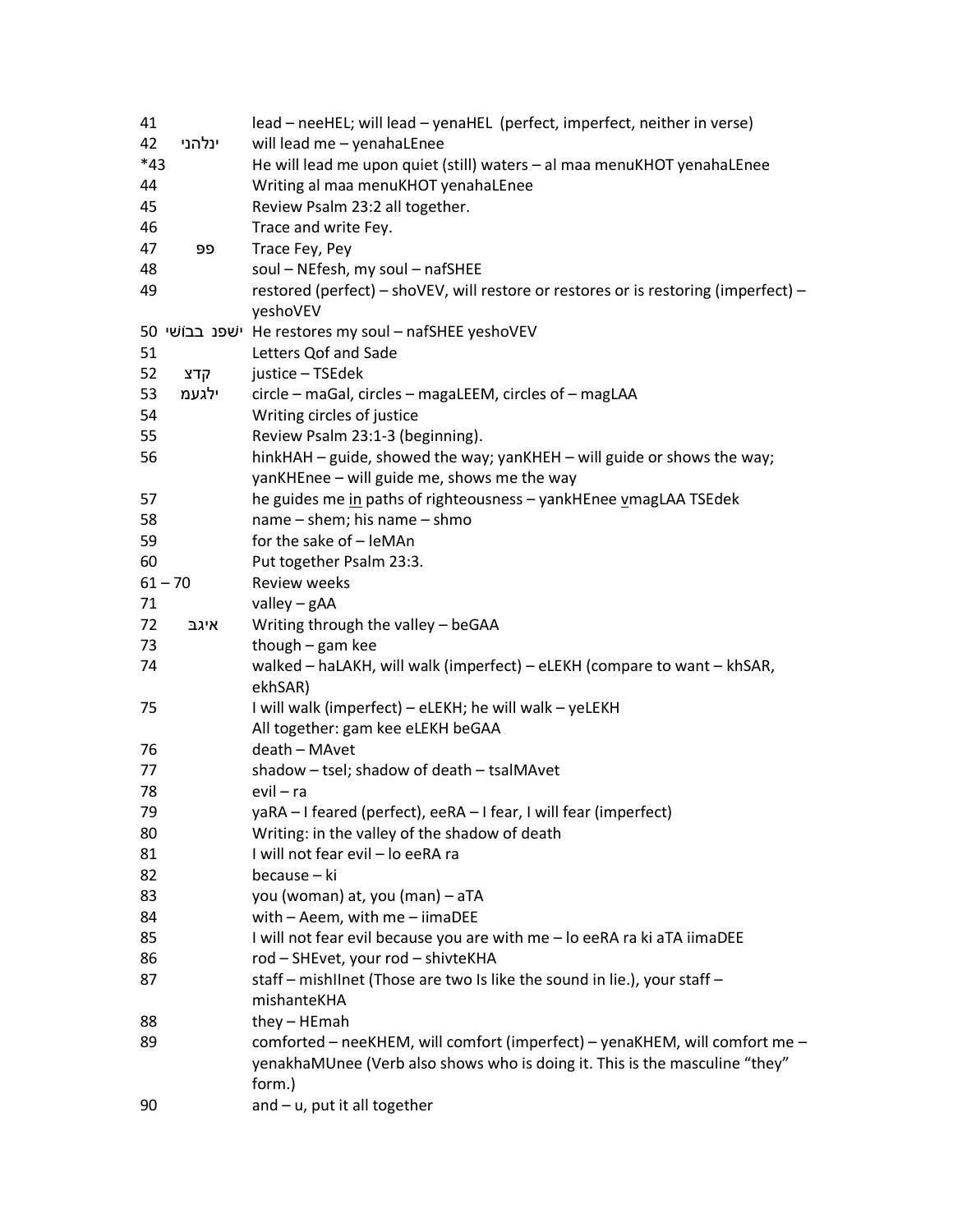| 91         |      | enemy - tsoRER, tsoreREEM - enemies, my enemies - tsoreRII                      |
|------------|------|---------------------------------------------------------------------------------|
| 92         |      | before - lifNAA, before me - lefaNII, to my faces (plural)                      |
| 93         |      | prepared (perfect) - aRAKH, you will prepare (imperfect) - taaROKH              |
| 94         |      | against - Neged, Think of this as positional, across from.                      |
| 95         |      | table - shulKHAN                                                                |
| $96 - 105$ |      | <b>Review weeks</b>                                                             |
| 106        | ומש  | oil – SHEmen, with oil – va SHEmen, ומשב                                        |
| 107        | תנשד | oiled (perfect) - diSHEN, you oiled (perfect) - diSHANta                        |
| 108        | ישאר | head - rosh, my head - roSHEE                                                   |
| 109        |      | You anointed my head with oil. You oiled in the oil my head. in - va            |
| 110        |      | Writing: diSHANta va SHEmen roSHEE                                              |
| 111        |      | letter Kaf                                                                      |
| 112        |      | cup - kos, my cup - koSEE                                                       |
| 113        | יסוכ | Writing koSEE.                                                                  |
| 114        | היור | overflowed - revaYAH, adjective, only used once in the Bible                    |
| 115        |      | Put it together. koSEE revaYAH, diSHANta va SHEmen roSHEE; koSEE revaYAH        |
| 116        |      | only (surely) - akh                                                             |
| 117        | TON  | mercy (lovingkindness) - KHEsed                                                 |
| 118        | בוט  | $good - tov$                                                                    |
| 119        |      | and - va, Writing good and mercy.                                               |
| 120        |      | Put it together with verse 5.                                                   |
| 121        |      | chase (follow) - raDAF (perfect), yirdeFU (imperfect), will chase me -          |
|            |      | yirdeFUnee                                                                      |
| 122        | לכ   | all - kol, also translates as any and every                                     |
| 123        | ייח  | khaYEEM - lives (life only exists in plural), my life - khaYII (changes like my |
|            |      | enemies)                                                                        |
| 124        | ימי  | day - yom, days - yaMEEM, days of my life - yeMAA khaYII (check to see if       |
|            |      | correlates to pastures of green others?)                                        |
| 125        |      | Writing all the days of my life.                                                |
| 126        |      | yaSHAV - dwelt, I dwelt - yaSHAVtee, in our verse - SHAVtee (all perfect)       |
| 127        |      | Lord - Adonai                                                                   |
| 128        |      | house - BAyit (almost sounds like exaggerated bite), Lord's house - baat Adonai |
|            |      | in the Lord's house - be vet                                                    |
| 129        |      | length - Orekh                                                                  |
| 130        |      | for length of days - le Orekh yaMEEM                                            |
| 131-140    |      | <b>Review weeks</b>                                                             |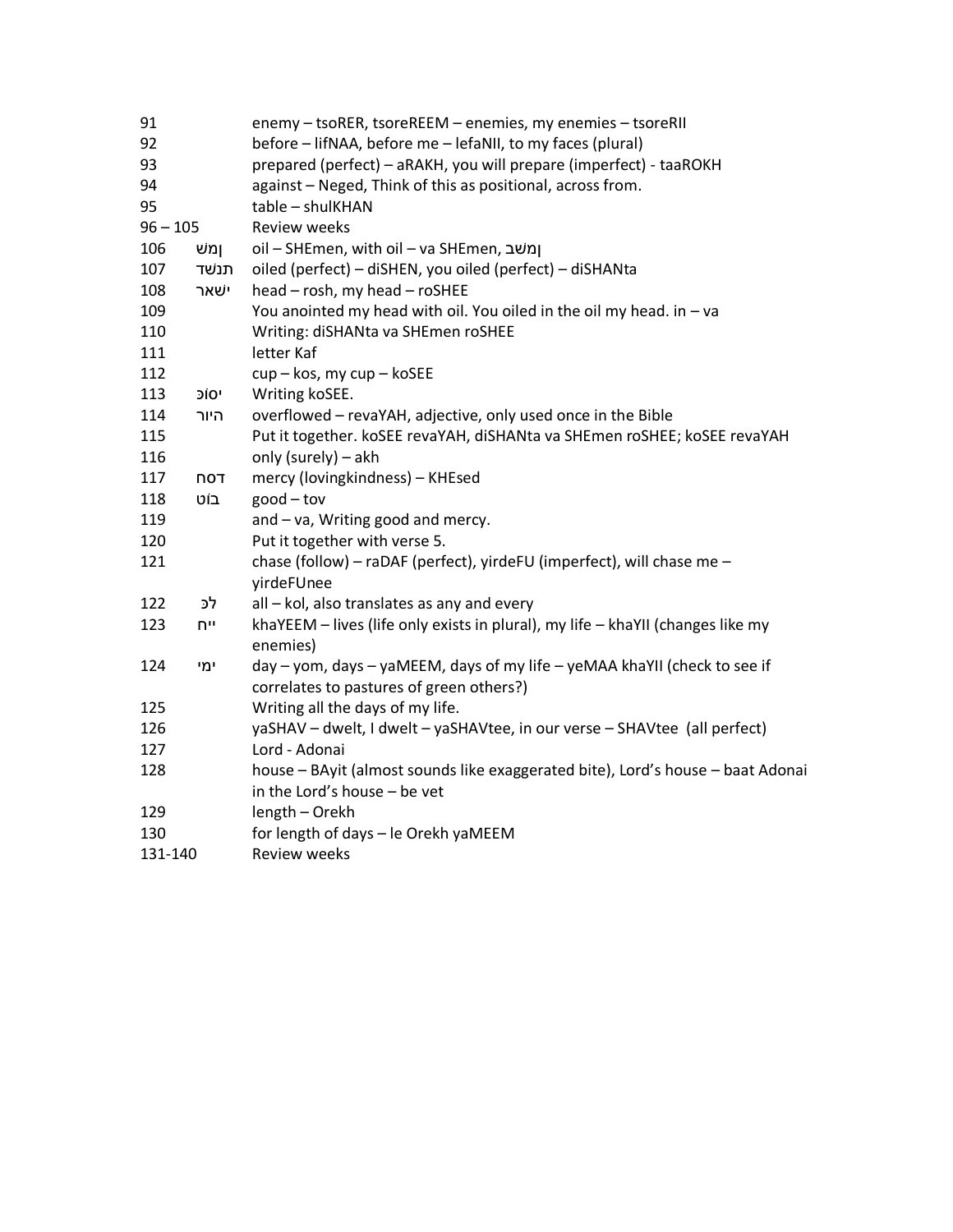# Science

- body system review, DNA (telomeres)
- rates of population growth
- brick making, chemical process (vitrification)
- how to be vigorous
- plague, immune system (white blood cells, antibodies)
- reeds, plant classification (mono-, angiosperm)
- bathing (eubacteria)
- -
- review: water cycle, water table, gravity, elevation, wheel and axle, simple machine, work, force
- tears (endocrine system, hormones) \*Opens the possibility of discussing body changes
- fire magic tricks
- milk (calcium)
- honey (enzymes, chemical reaction, review of DNA, RNA, ribosome, protein)
- unusual snakes, reptile review
- finding and refining silver and gold (mining)
- leprosy (dendrites, axons)
- deafness, sound (cochlea)
- how speech is formed (epiglottis, trachea, larynx-voice box)
- donkeys
- sound amplification
- swords (copper, tin, bronze)
- straw, parts of a plant
- production line, assembly line
- sight (photoreceptors, rods, cones, blind spot)
- compulsion (dopamine, transmitter)
- 26 35 Review Weeks
- 36-40 WWII
- heart (pulmonary)
- our brains and how they play tricks on us, optical illusions
- blood (red and white blood cells, plasma, platelets, bone marrow, hemoglobin)
- fish of the Nile
- amphibians, frogs (metamorphosis)
- decomposition, decomposers, the fungus kingdom
- gnats, insect review
- flies
- stones and rocks (sedimentary rock, sandstone, limestone)
- metamorphic rock, igneous rock, rock cycle, rock identification
- horses
- white blood cells (lymph, lymph nodes)
- hail (cumulonimbus)
- thunderstorm, lightening
- hurricanes
- flax, barley, wheat, spelt (germinate)
- tornadoes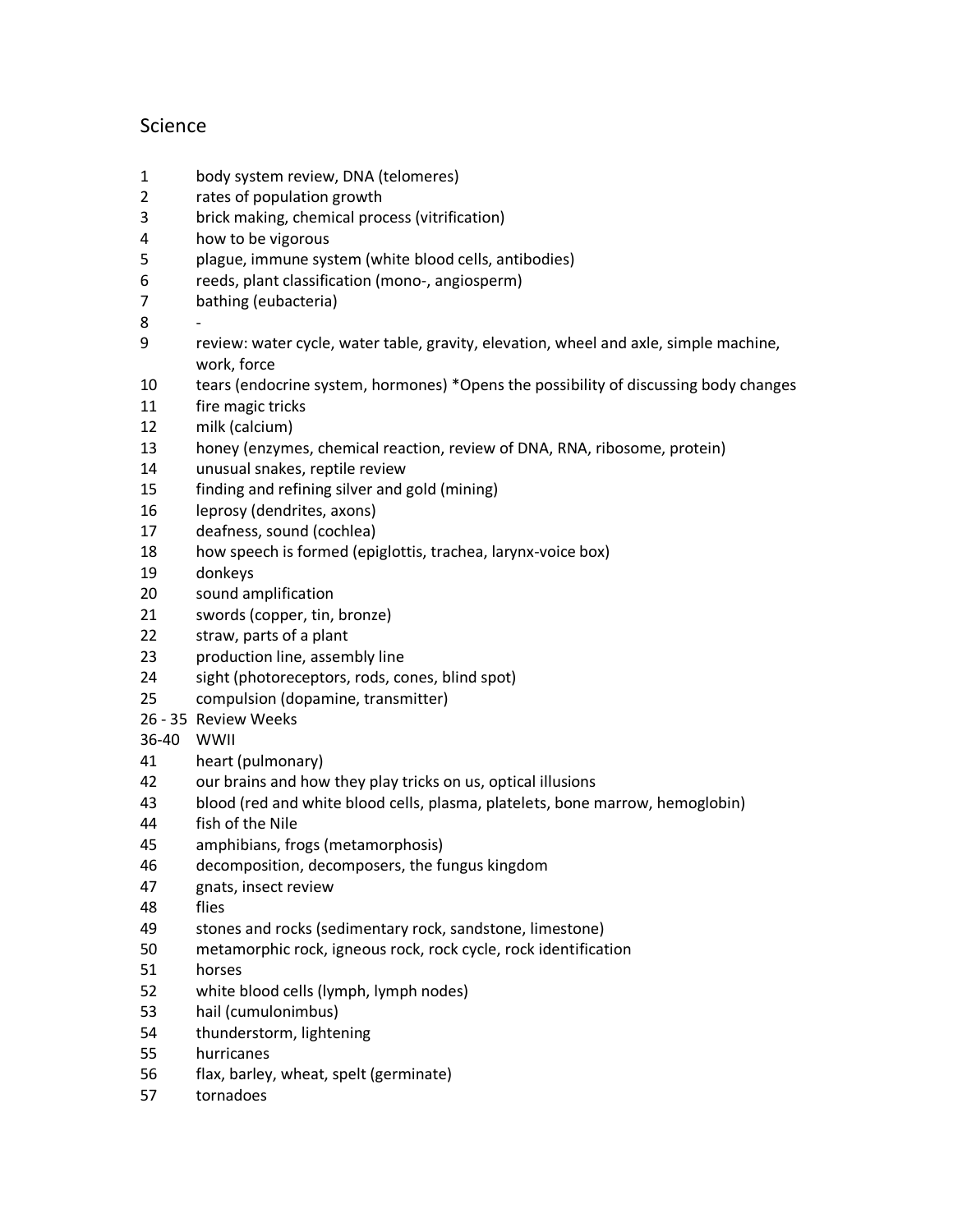- locusts
- wind (gust)
- candles
- 61-70 Review
- rate (velocity, acceleration)
- polarity
- trembling (fight or flight, adrenaline)
- water treatment plants
- water treatment
- quail (migration)
- worms (annelids)
- Newton's Third Law of Motion
- barbeque (Maillard Reaction)
- displacement
- 81 lift (thrust, drag)
- detergent (surfactants)
- earthquakes (magnitude, seismograph)
- cloud identification (cumulous, stratus, cirrus)
- volcanoes (dormant)
- tools and simple machines (awl, printing press)
- teeth, review of eye (enamel)
- Bernoulli's Principle
- flight, hot air balloons
- build flying machines
- where oil comes from, chemistry review
- levers (fulcrum)
- precious stones, diamonds (transparent)
- fog (dewpoint)
- porpoise, dolphin (echolocation)
- 96-105 Review Weeks
- colors in light, color of the sun and sky, light frequencies
- minerals (agate, emerald, ruby, sapphire, diamond, turquoise, and others)
- chain mail, arrows, and the forces at work
- urinary system (homeostasis)
- fat
- plant and animal cells (organelles, mitochondria)
- acacia trees (gymnosperm)
- causes of disease (enzymes, genetic disorder)
- heat (chemical, transfer of energy)
- compound machines (gears)
- perpetual motion (Newton's first law of motion)
- friction (kinetic, static, inertia)
- oceans (continental shelf, trench)
- F = ma
- viscosity
- landforms
- landforms
- fear (amygdala)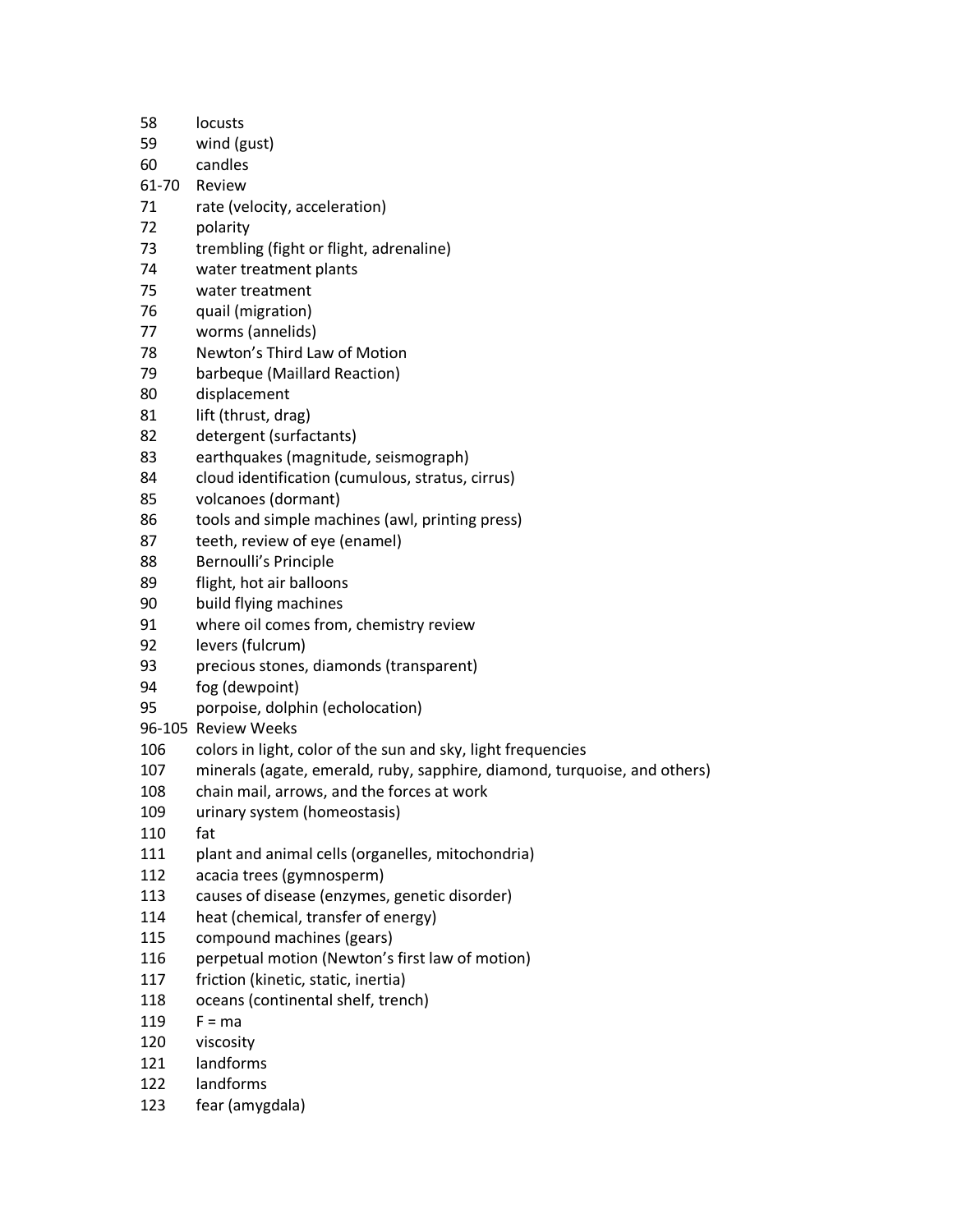- bioluminescence (anglerfish)
- symbiotic relationship
- electricity (circuit)
- tree identification
- 128 saturation (solvent, solute, solubility)
- hair (follicles, keratin)
- seeing color
- 140 Review Weeks
- 180 Review Activities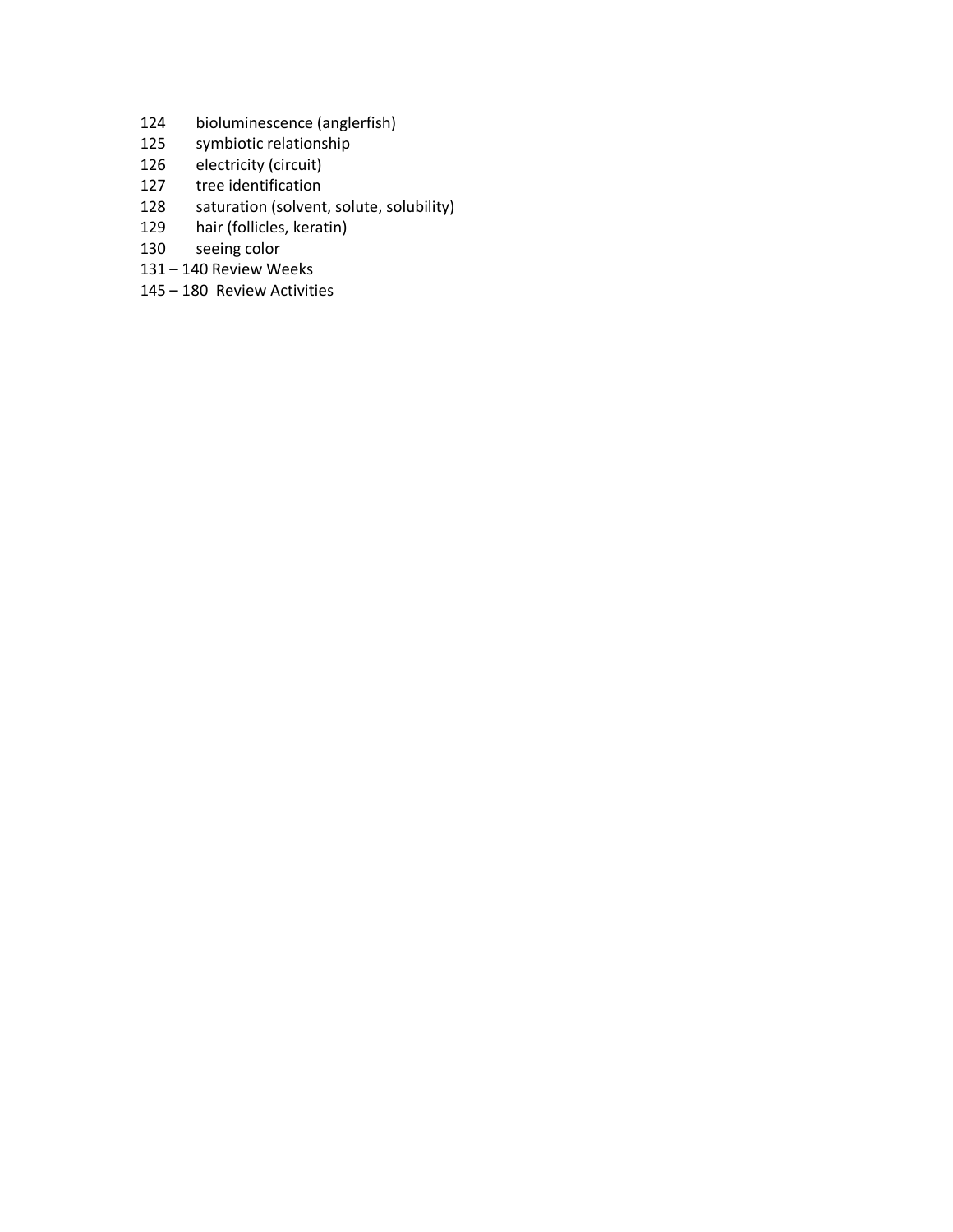# Science Explore More

- Do you remember how DNA copies itself? If not, learn about DNA DNA reproduction, how it divides and copies itself. If that's something you know, then learn about the role of telomeres in cancer.
- What are some predictions about the future population? Why are some predictions showing that population rate of growth will slow in the future? In what ways are science and technology part of the population growth debate?
- Learn about glass making.
- Learn more about nutrition's effect on the body, or specifically about eating fat and sugar.
- Learn about white blood cells.
- Make a plant classification chart showing the classification of a moss, a pine tree, and a flower.
- Learn about the eubacteria kingdom. What are their characteristics and divisions? -
- Learn about the gas state. How does pressure affect elements in a gaseous state?
- What is the function of the thyroid gland?
- Learn about how matches work.
- When calcium helps you stop bleeding, it is clotting your blood. Learn about the body's process of blood clotting.
- Learn about human digestive enzymes.
- Learn about snakes. What unique snakes can you learn about? Or, learn about what kinds of snakes live in your part of the world.
- Learn about the refining process. How does heat make silver and gold pure?
- Learn about how nerves repair themselves.
- Learn about the motion of sound waves. What is frequency and amplitude?
- Learn about resonance.
- Learn about donkey herds and animal socialization. What animals need to be in a group? Why? How do the animals in the herd need each other?
- Learn about how speakers work.
- How were quenching and tempering part of the sword-making process? What effect do they have on the sword? Why?
- Learn about the wheat plant. Where are its flower and fruit? What are its stages of growth?
- Learn about automotive assembly lines unless there's another product you really want to learn about how it's made.
- Learn more about rods and cones.
- Learn about the structure of the brain. What is the pleasure center's scientific name? What are the other parts of the brain?
- 26-35 Review weeks
- 36-40 Double social studies lessons
- Learn more about the heart and heart rate. What does resting heart rate show? How can exercise help and hurt the heart? How can fat help and hurt the heart?
- Learn about how pick pockets can take stuff right off of us by using distraction. How do they trick our brains?
- What happens to red blood cells when they die?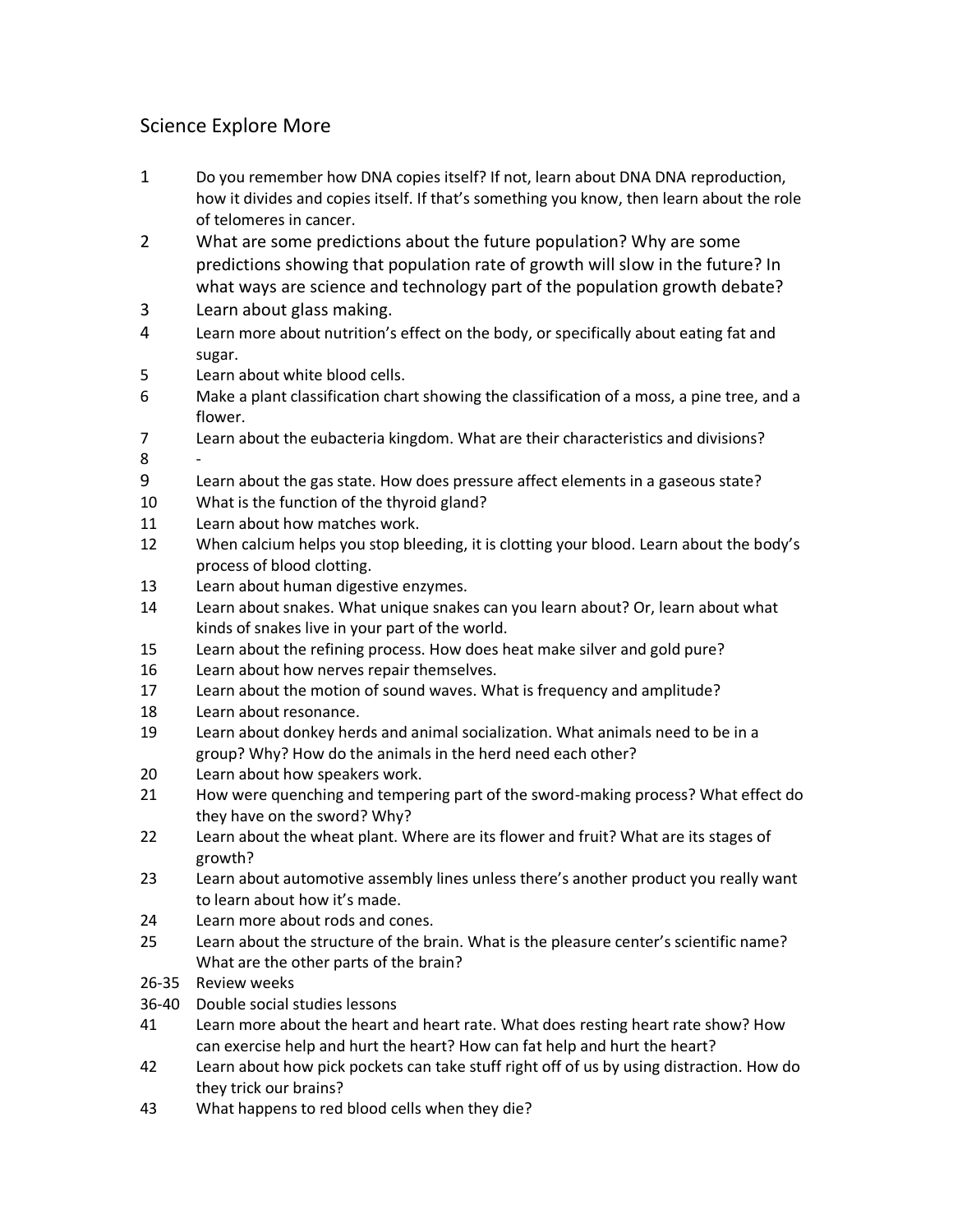- What's the largest saltwater fish? The largest bony fish?
- What are the other types of amphibians? What makes them unique?
- Learn the nitrogen cycle. (We looked at part of the cycle in the Book of Genesis.)
- Learn about the types of gnats (unless there's another insect you are interested in). How can you naturally get rid of them? What can be done about a bite?
- Learn about flies as pollinators.
- Learn about sedimentary rocks. I suggest using Answers in Genesis or other sites by creationists. How do some famous sandstone features demonstrate the truth of Noah's flood?
- Learn about a specific type of each of the three kinds of rock and rock identification.
- Learn about zebras or rhinos, other animals in the same order as the horse.
- Learn about the lymphatic system.
- Learn more about hail.
- Learn about the heating up of the atmosphere by electrons. Learn about how positive and negatively charged atoms are formed. In particular, why do electrons join the orbits of another atom?
- What controls the way the hurricane turns?
- What does vitamin B do for our bodies? What about omega-3?
- Learn more about tornadoes.
- Learn more about locust plagues.
- Why does warm air rise? Why does temperature affect pressure?
- Learn about light and heat energy.
- 61-70 Review Weeks
- What is relative velocity? What does a graph of constant velocity look like? What does a graph of constant acceleration look like?
- Learn about how polarity affects water as a solvent.
- Learn more about adrenaline.
- Learn about tertiary filters.
- Can you learn about a local water treatment plant? What chemicals do they use in our drinking water? Why is it safe to drink?
- Learn about bird migration patterns. What dangers do birds face during migration?
- Learn about marine worms.
- I said that all forces come in pairs and that all forces are two things interacting. What two objects are involved with gravity? How does that work?
- Learn about the science of the perfect barbeque.
- Read about buoyancy and how it relates to displacement.
- Read more about the four forces of flight and Newton's Third Law and lift. (We will get to Bernoulli and air pressure.)
- How is a bar of soap the same or different from laundry detergent?
- Learn more about how earthquakes occur. How do they know where an earthquake's epicenter is?
- Read about clouds. How are altostratus and nimbostratus clouds related? How can we predicate the weather by looking at the clouds? Try some rain predictions this week.
- Learn about the different types of volcanoes. What's a supervolcano?
- Learn how a printing press works. Could you make your own?
- Learn more about teeth and diet or learn about the tissue that makes up teeth.
- Learn about Bernoulli's Principle. Where else can it be applied?
- Learn about how hot air balloons work. How do you fly one? How do you steer?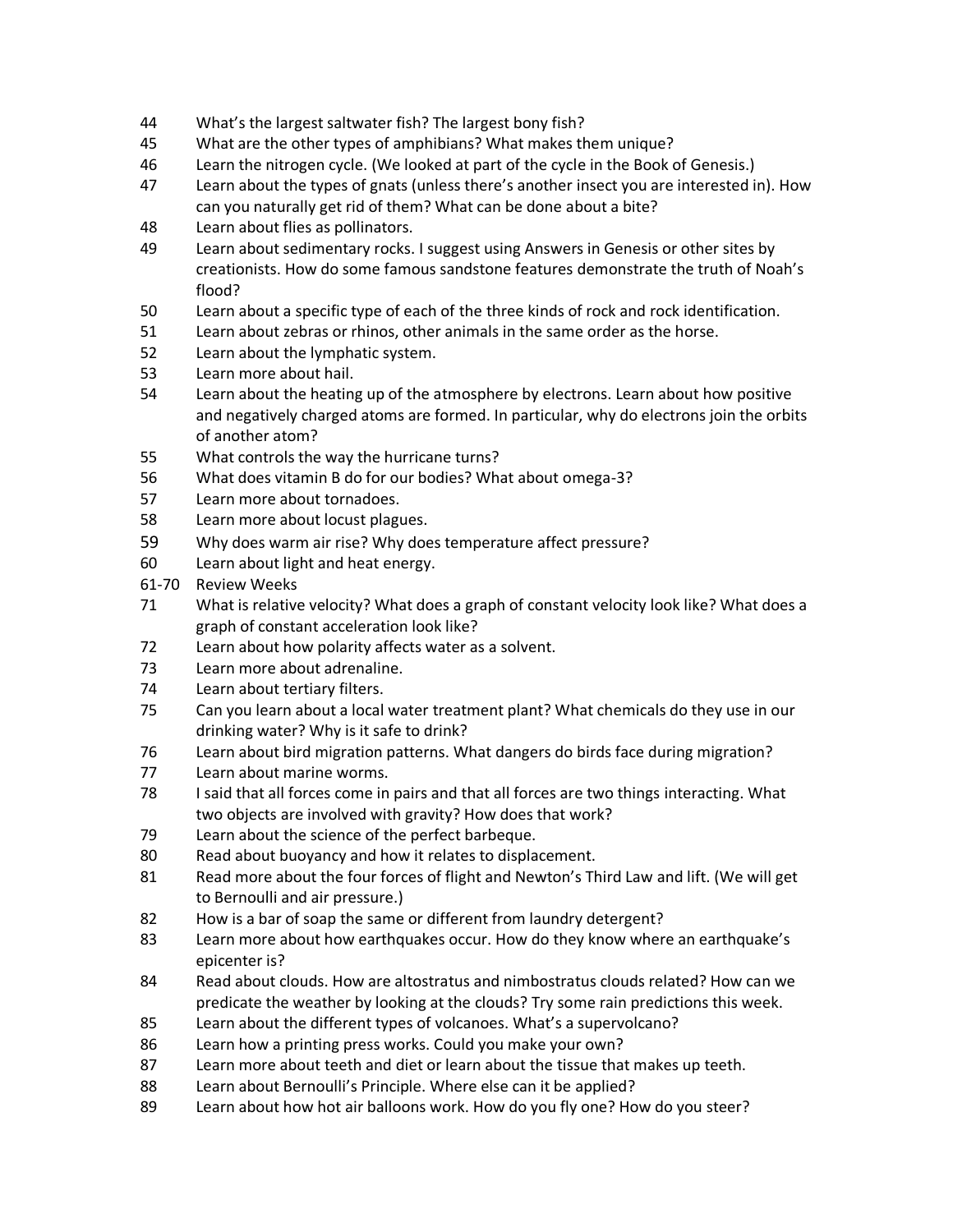- Other flying things you can make: kite, a drop helicopter.
- Learn about how atoms bond as molecules.
- How are potential and kinetic energy at play in a mousetrap?
- What is the chemical makeup of emeralds?
- Learn about dewpoint.
- What other animals echolocate? There's lots to learn about echolocation.

96-105 Review Weeks

- Where is green? Why isn't the sky or sunsets green?
- Pick a mineral to learn about. What's a geode?
- What is the acceleration of gravity? What causes some things to not hit the ground at the same time even though dropped at the same time?
- Learn about dialysis.
- Learn about the different kinds of fat and how our bodies use them.
- Choose something else from the diagrams to learn about.
- Choose a tree and learn its identification. How would you identify it? How can you tell the difference between a male and female tree?
- Learn about a type of disease or genetic disorder.
- What law of thermodynamics did we talk about today? What is thermodynamics?
- Learn about gears. Look around your home for simple and compound machines.
- Look for examples of perpetual motion machines. How do they work?
- What is the coefficient of friction? How would you use it?
- Learn about how animals live without sun at the bottom of the ocean.
- Look online for problems to practice F=ma.
- Experiment: Can you pour gas?
- Learn about the Hudson Bay.
- Learn about the Panama Canal.
- Learn about the pre-frontal cortex.
- Learn about the chemical reaction that causes bioluminescence.
- Learn about the different types of symbiotic relationships.
- Learn about power plants or about the chemical reaction that takes place in a battery.
- Go outside, find a tree or two, and figure out what they are.
- Conduct a solubility experiment, or learn about gases as solutes and solvents.
- Learn about hair. What is the papilla and bulb?
- Learn more about color and light.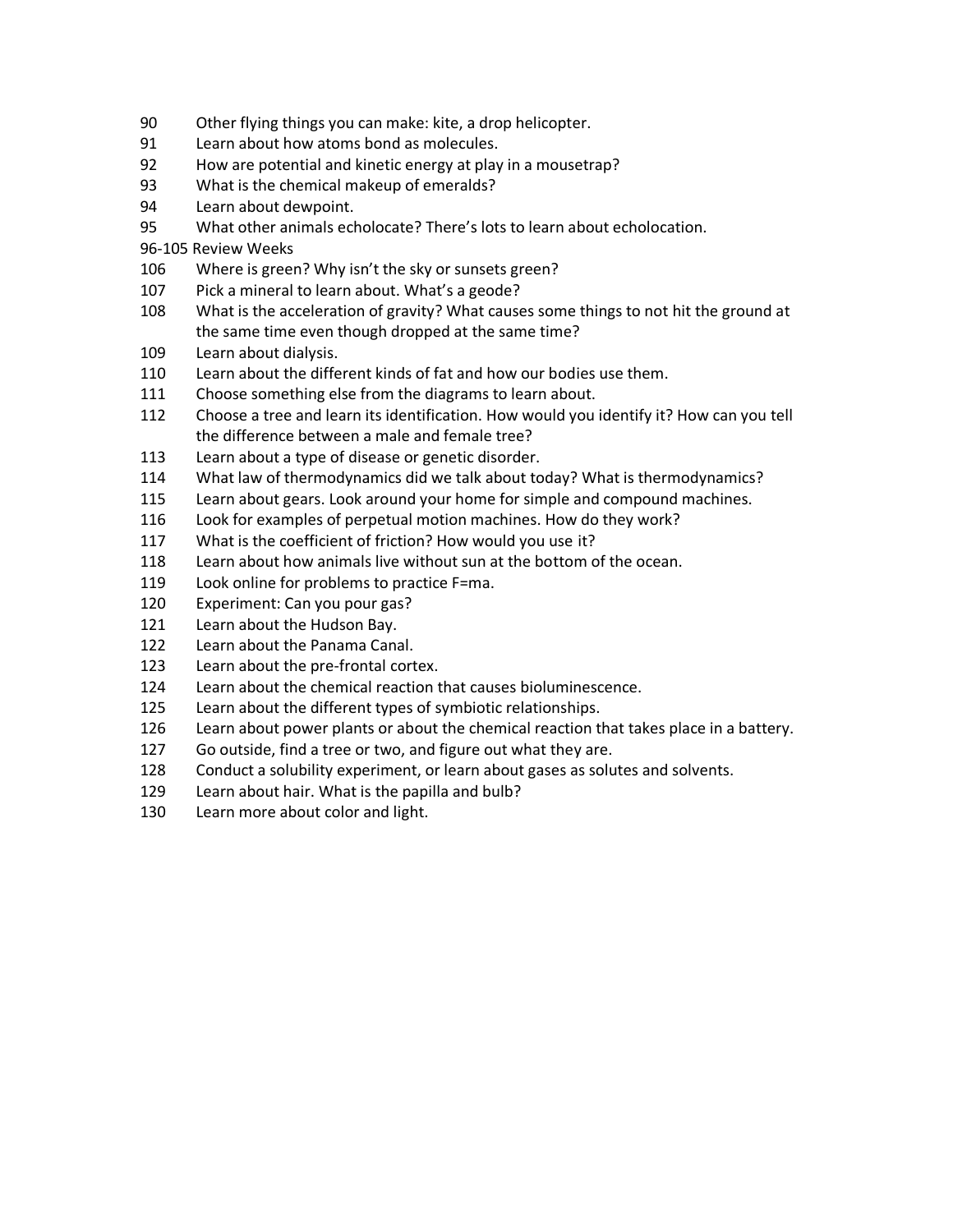# Social Studies

- The Twelve Tribes of Israel and the land of Israel, Bible patriarch's family tree
- Axis and Allies in WWII (Roosevelt, Churchill, Chiang Kai-Shek, Stalin)
- building materials in history (pykrete)
- using data to create a population map
- plague, King Richard, genocide
- cultural value placed on male/female
- the history of bathing
- racism, apartheid, Nelson Mandela (ethnicity, economic sanctions)
- 9 14<sup>th</sup> Amendment, immigration
- crying out to God, "for such a time as this"
- Mountain of God, Mount Everest (Sinai Peninsula, Himalayas, Nepal)
- Canaanite, Hittite, Perrizite, Amorite, Hivite, Jebusite
- plundering, pirates (Sir Francis Drake)
- miracles
- Vikings (Scandinavia)
- lepers (ostracized)
- famous Winston Churchill speeches
- how we learn speech
- Midianites
- Martin Luther King, Jr. "I Have a Dream" speech
- swords (Yamashita, Napoleon, Wallace, Charlemagne)
- good leaders, Dr. Martin Luther King, Jr. as a leader of the Civil Rights Movement
- culture, work ethic
- history of who has lived in the land of Israel
- Six-Day War
- 26 35 Review Weeks
- Leading up to WWII (Treaty of Versailles, Hitler)
- Timeline of WWII (Gladys Aylward, Brother Andrew, Corrie Ten Boom, Jacob DeShazer, Darlene Deibler)
- Hitler, Churchill, Stalin, Roosevelt
- Holocaust
- WWII and Japan, impact of the war
- the establishment of the political nation of Israel after WWII (The Partition Plan)
- magic
- reservoir
- the number seven
- Egyptian homes
- God using evil to fulfill His purposes
- biggest deserts of the world
- wasteland
- abominations
- -
- God's love/favoritism
- pottery and archeology
- time zones (longitude, latitude, Prime Meridian, Greenwich Mean Time)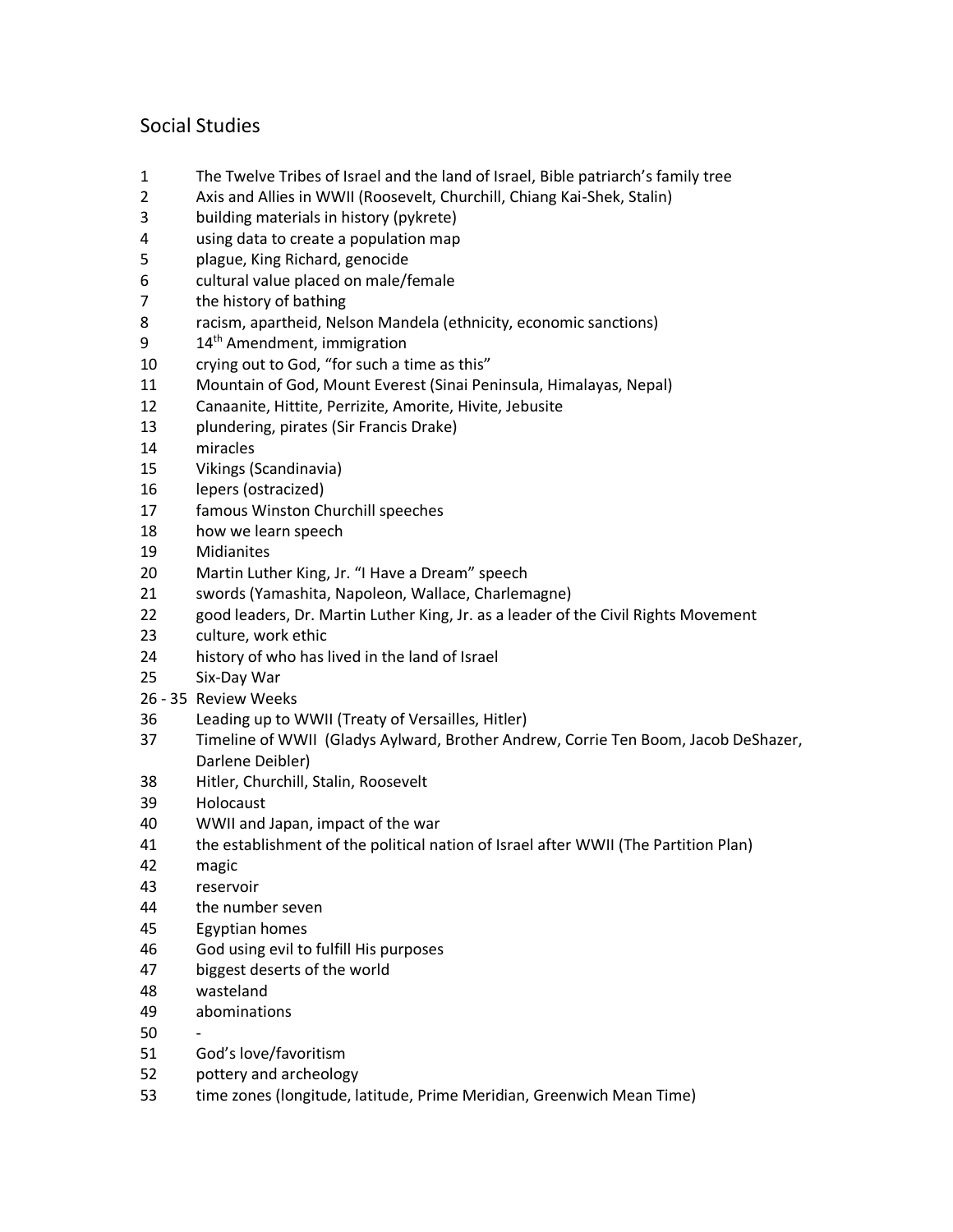- hail in the Bible
- hurricane geography and history
- bad leaders
- signs from God
- locust plagues
- Red Sea (inlet)
- meaning of light in the Bible
- 61 70 Review Weeks
- Declaration of Independence (Thomas Jefferson)
- discovery of the North Pole (Peary, Cook)
- events leading to the American Revolution (no taxation without representation)
- water crisis
- solve the world's water crisis
- socialism
- Ark of the Covenant
- Isaac Newton
- trials (plantiff)
- good leaders, Archimedes
- feudal system (siege)
- State of the Union Address
- Tiananmen Square
- gospel commandments
- volcanoes and geography and history and archeology (Pompeii)
- Gutenberg Press
- how laws get made (bill)
- elections, representative democracy (candidate, run for election)
- 89 three branches of power (executive, legislative, judicial)
- Write a representative.
- Feast of the Harvest and Feast of the Ingathering
- angels
- Nobel Peace Prize
- London Fog (The Great Smog)
- tabernacle
- 96 105 Review Weeks
- memorials, Valiant Five, Gateway Arch, Lincoln Memorial, Iwo Jima, Taj Mahal
- apprentices (guilds, Ben Franklin, Nathaniel Bowditch)
- the development of armor
- turbans (sikh)
- celebrations (bar mitzvah, Quinceañera)
- Hanukkah (Maccabees, menorah)
- gold rush (California Gold Rush, entrepreneur, patent, lower wage)
- census
- James Joule (first law of thermodynamics)
- Leonardo DaVinci (perspective, Mona Lisa, The Last Supper)
- Johannes Sebastian Bach (Baroque, melody, harmony)
- crown jewels (monarchy)
- The Tower of London (The Battle of Hastings, William the Conqueror)
- empathy and sympathy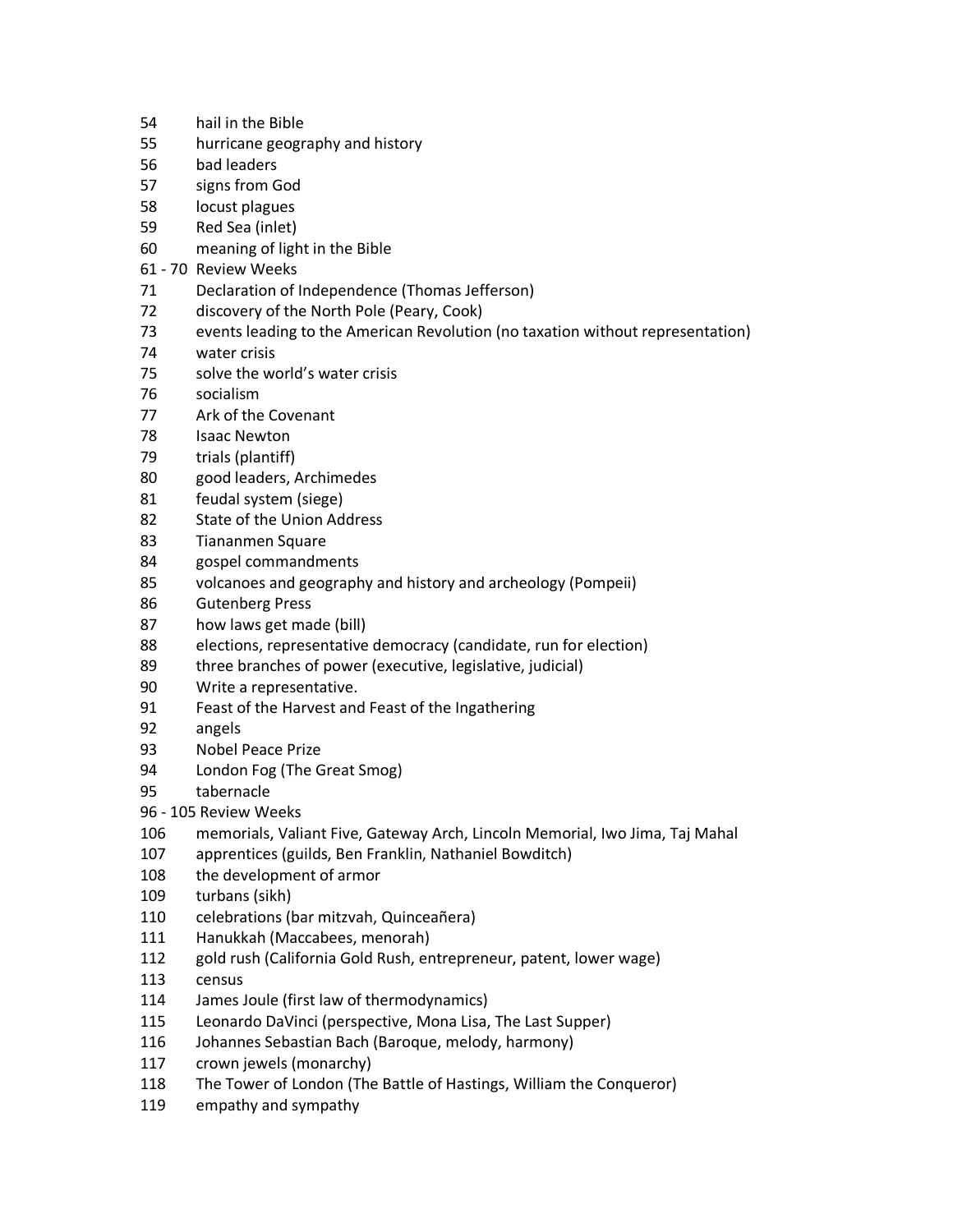- overview history of Africa (Pygmies, Mali, Carthage)
- landforms
- landforms
- fear, cultural superstitions
- Search the Bible for references to the Feast of Unleavened Bread and to yeast.
- Shavuot
- Faraday creating electricity and Edison building the first power plant
- Moai, Terracotta Warriors, Sphynx, Christ the Redeemer
- William Wilberforce (abolitionist)
- hair and culture
- cherubim (Rafael)
- 140 Review Weeks
- 145 Timeline
- 180 Review Activities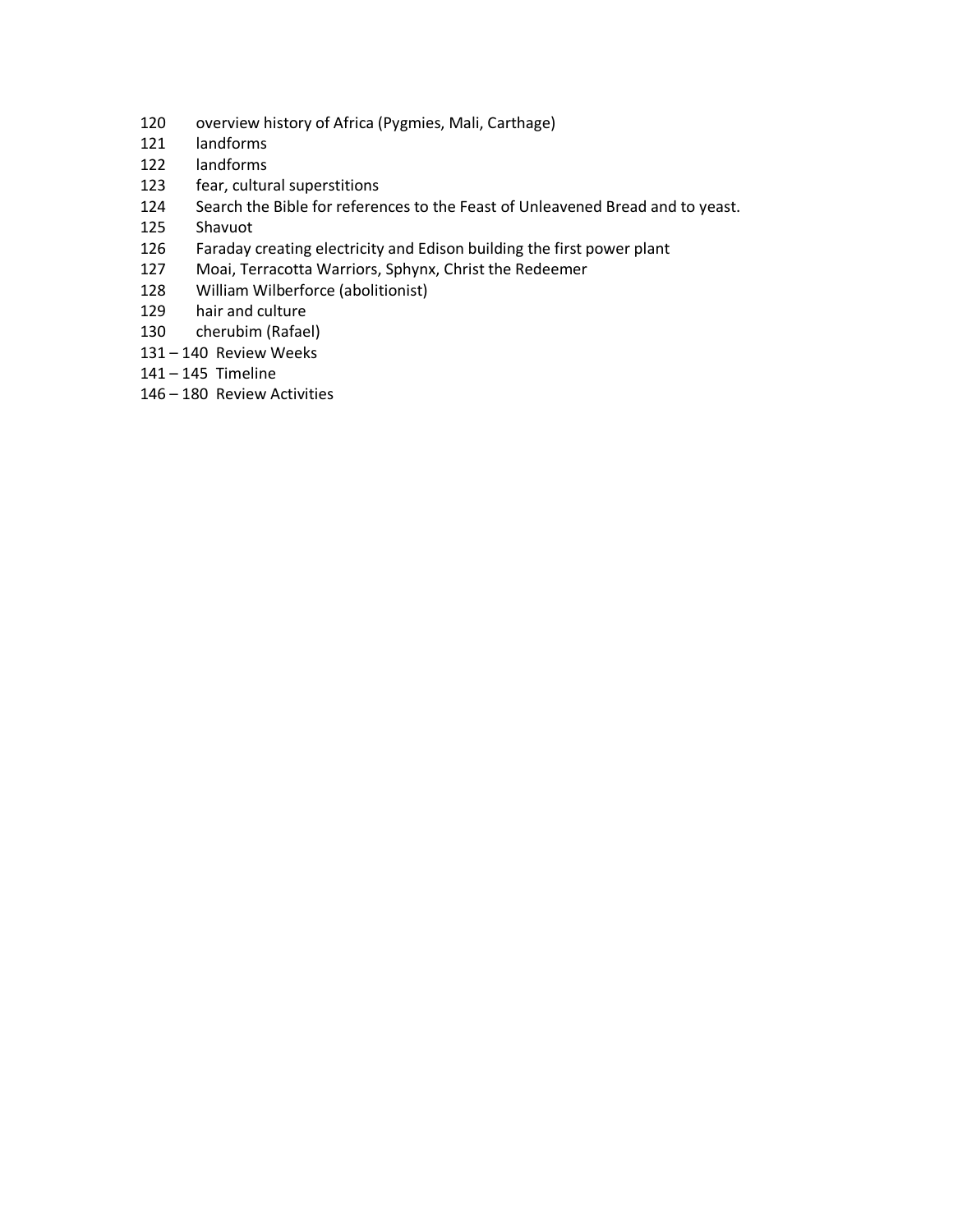# Social Studies Explore More

- Where does the division of the land of Israel for the tribes happen in the Bible? How does it happen? Are the tribes of Israel ever mentioned in the New Testament? What does it say? Are there any modern population statistics about the tribes of Israel?
- Learn about the Invasion of Normandy.
- When people make "green" buildings? What are they doing? How are they doing it?
- China and India are shown in this data as the most populated. How do those countries address the issue of a fast-growing population? Have they been successful? Why or why not? Do you have suggestions for them?
- Learn about the Crusades.
- Make a list of some female heroes in the Bible. What common characteristics can you find in them?
- Learn about ritual cleaning in Judaism and Islam.
- Learn about Nelson Mandela.
- What are America's policies on immigration? What are the different view points on immigration?
- Use an online Hebrew concordance to learn about the type of crying out David does in the Psalms.
- Learn about the history of climbing Mount Everest.
- Why do modern day Palestinians claim they are the descendants of the Jebusites?
- Learn about the Golden Age of Pirates or modern-day piracy.
- Read testimonies online or write your own down to share with others.
- Learn about the Vikings when they were at home.
- Look up leprosy in the Bible. How is leprosy a symbol for sin?
- Learn more about Churchill. You could also find the speeches in full to read or to listen to online.
- Read about speech acquisition.
- What is the history of the area of Midian?
- Learn about the March on Washington. Choose another speaker from that day to learn about.
- Choose either Napoleon or Wallace to learn more about.
- Learn about Martin Luther King, Jr.
- Choose a country. Read about its culture. What ethnic groups are there with different cultures?
- Learn more about May 14, 1948 and what took place to bring it about.
- How did the territories won in the Six-Day War get back to Palestinian control?
- 26-35 Review Weeks
- Learn about Hitler's youth and rise to power.
- Learn about the uprisings in Warsaw.
- Learn about Benito Mussolini, Chiang Kai-Shek, or Hirohito, the leaders of Italy, China, and Japan during WWII.
- Learn about concentration camps or Corrie Ten Boom's experience in a concentration camp.
- What are you interested in today? You could find out who Rosie the Riveter is. You can learn about Japan's campaign in China or the aftermath of WWII in China and Europe leading to the rise of communism.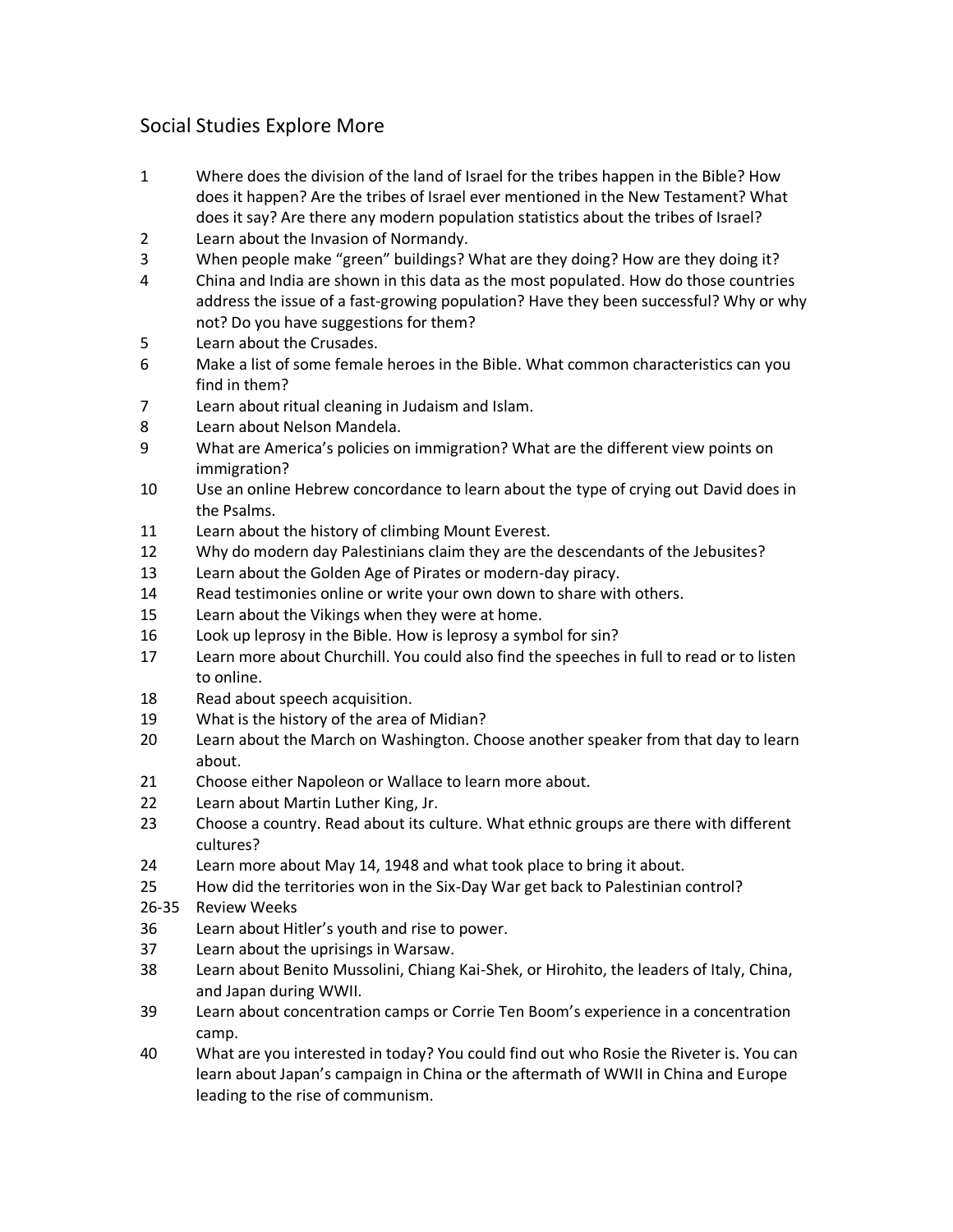- Who was in Israel before 1944? What's the history of Israel from 1948 to 1967?
- You need to be careful learning more about this, but you can try to read about some witch doctors who have come to Christ. There's an article on Gospel for Asia's site called, "Christian Witch Doctor" Leads Many to Christ."
- Where are the biggest reservoirs? How do they help those regions?
- Another number we find a lot in the Bible is three. Be careful what sources you use, but what can you learn about the meaning of the number three in the Bible. Better yet, search for three in the Bible and come to your own conclusions.
- What can you learn about Egyptian homes? Remember to read in more than one place. There is often conflicting information out there, especially about things like this that we can't observe for ourselves.
- The book of Judges is full of the story of God using evil to bring about His purpose. Study it. What was His purpose? How did He accomplish it?
- Learn about one of these deserts and how it affects life in that region.
- Choose a wasteland to learn about, such as swamps, or learn about how man has created wastelands in other ways and what you can do about it.
- What does God call an abomination?
- Double science lesson
- Learn about zebras or rhinos, other animals in the same order as the horse.
- Learn about other archeological finds that support the Bible.
- How were these things decided? Who sets the day and time?
- Read the prophecies concerning hail. What's going to happen? Why?
- Choose a country of the world affected by hurricanes and learn about the history of impact of hurricanes in that area.
- Who are some other notoriously bad leaders? What do they all have in common?
- Learn about Darlene Deibler whom I mentioned during our WWII studies. What are some ways God showed signs to her that He was still in control and still loving her even though she was in prison and in a horrible situation?
- Read more about historic locust plagues.
- Learn about the history of the Red Sea.
- Do a Bible search on the word, light. You could also look up flames. God appears in the burning bush. The temple has light that is never to go out. What meaning does light have in the Bible?
- 61-70 Review weeks
- What was the impact of the Declaration of Independence around the world?
- There is a long article on the Smithsonian website if you want to keep reading.
- Learn about the Battle of Lexington and Concord.
- Learn about the water crisis and what's being done. What methods/ideas do you think are the best?
- Save the world!
- Learn about socialism.
- Learn about the history of the Temple Mount. What's its status today?
- Learn about Newton's pursuits after the Principia. What areas did he move into?
- Learn about becoming a judge in America.
- Learn about Archimedes.
- Learn about the feudal system in Japan.
- Listen to or read a State of the Union Address. One suggestion is Lincoln's 1863 speech, or if you want to watch one, search for Ronald Reagan. In 1982 he was the first